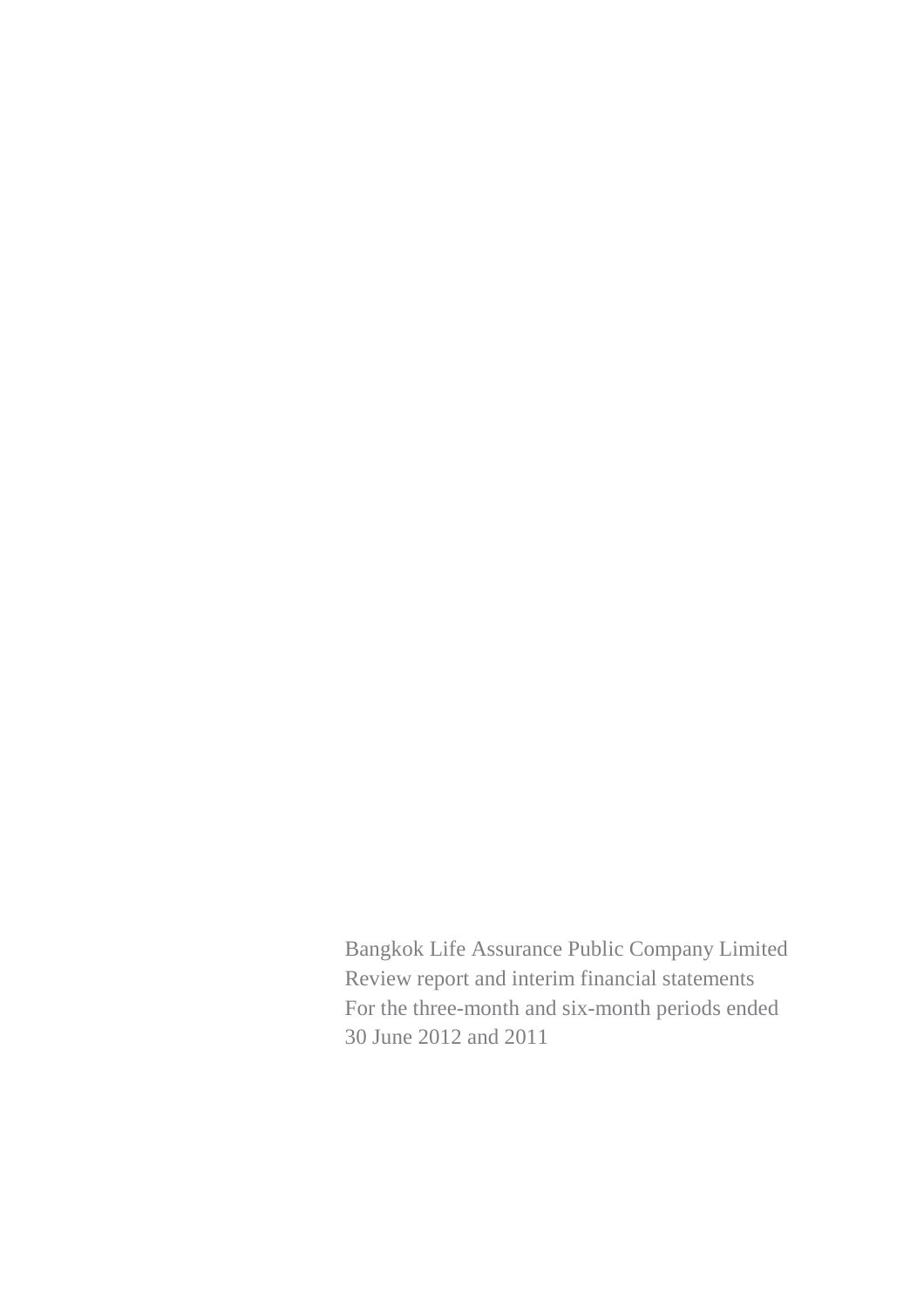#### **Independent Auditor's Report on Review of Interim Financial Information**

To the shareholders of Bangkok Life Assurance Public Company Limited

I have reviewed the accompanying statement of financial position of Bangkok Life Assurance Public Company Limited as at 30 June 2012, and the statements of income and comprehensive income for the three-month and six-month periods ended 30 June 2012 and 2011, the statements of changes in equity and cash flows for the six-month periods ended 30 June 2012 and 2011, as well as the condensed notes to the financial statements. Management is responsible for the preparation and presentation of this interim financial information in accordance with Thai Accounting Standard 34 Interim Financial Reporting. My responsibility is to express a conclusion on this interim financial information based on my reviews.

#### **Scope of review**

I conducted my reviews in accordance with Standard on Review Engagements 2410 Review of Interim Financial Information Performed by the Independent Auditor of the Entity. A review of interim financial information consists of making inquiries, primarily of persons responsible for financial and accounting matters, and applying analytical and other review procedures. A review is substantially less in scope than an audit conducted in accordance with Thai Standards on Auditing standards and consequently does not enable me to obtain assurance that I would become aware of all significant matters that might be identified in an audit. Accordingly, I do not express an audit opinion.

## **Conclusion**

Based on my reviews, nothing has come to my attention that causes me to believe that the accompanying interim financial information is not prepared, in all material respects, in accordance with Thai Accounting Standard 34 Interim Financial Reporting.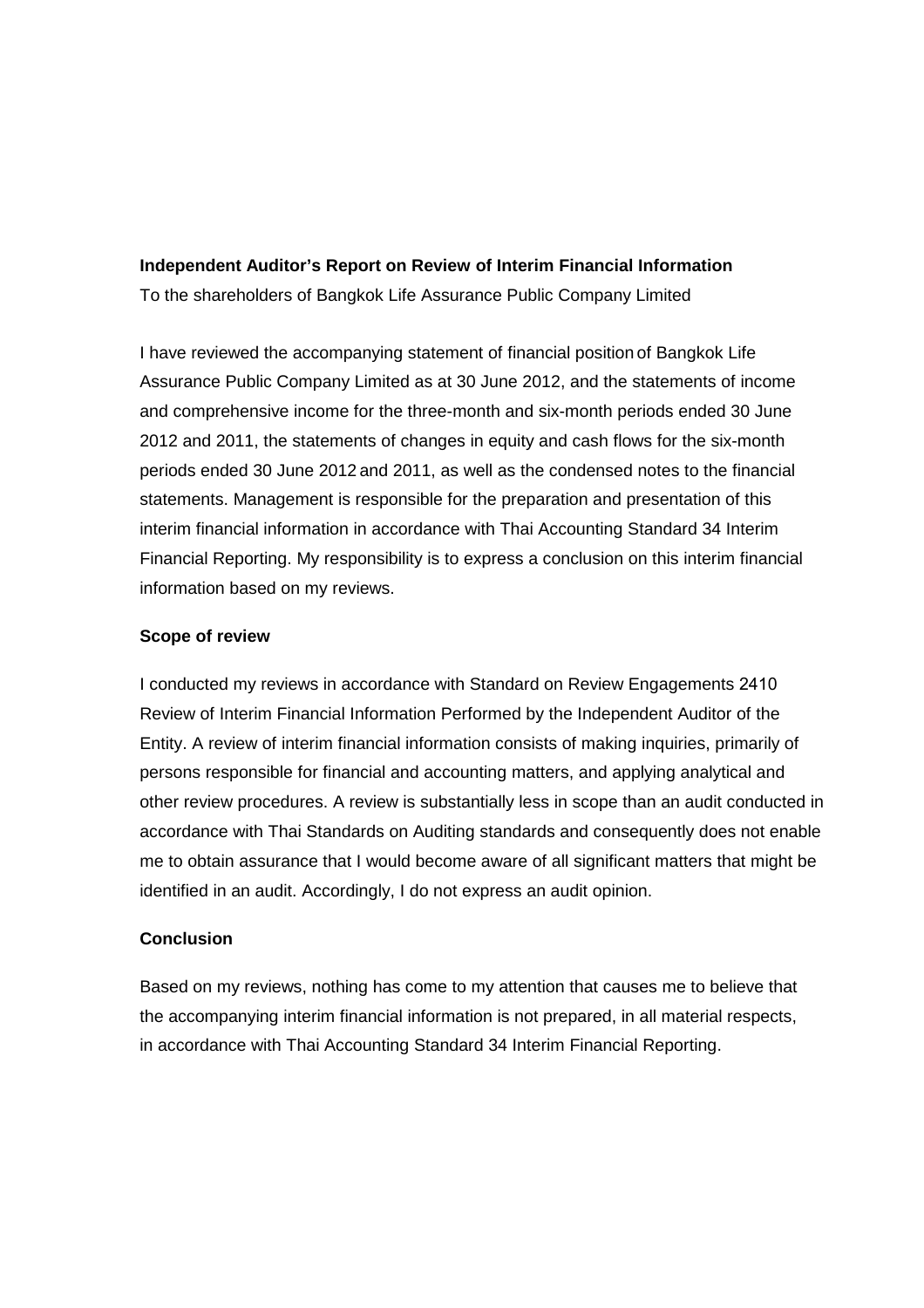#### **Statement of financial position as at 31 December 2011 for comparative purposes**

I have previously audited the financial statements of Bangkok Life Assurance Public Company Limited for the year ended 31 December 2011 in accordance with Thai auditing standards, and expressed an unqualified opinion on those statements under my report dated 22 February 2012. The statement of financial position as at 31 December 2011, as presented herein for comparative purposes, formed an integral part of those financial statements. I have not performed any other audit procedures subsequent to the date of the above report.

Nonglak Pumnoi Certified Public Accountant (Thailand) No. 4172

Ernst & Young Office Limited Bangkok: 8 August 2012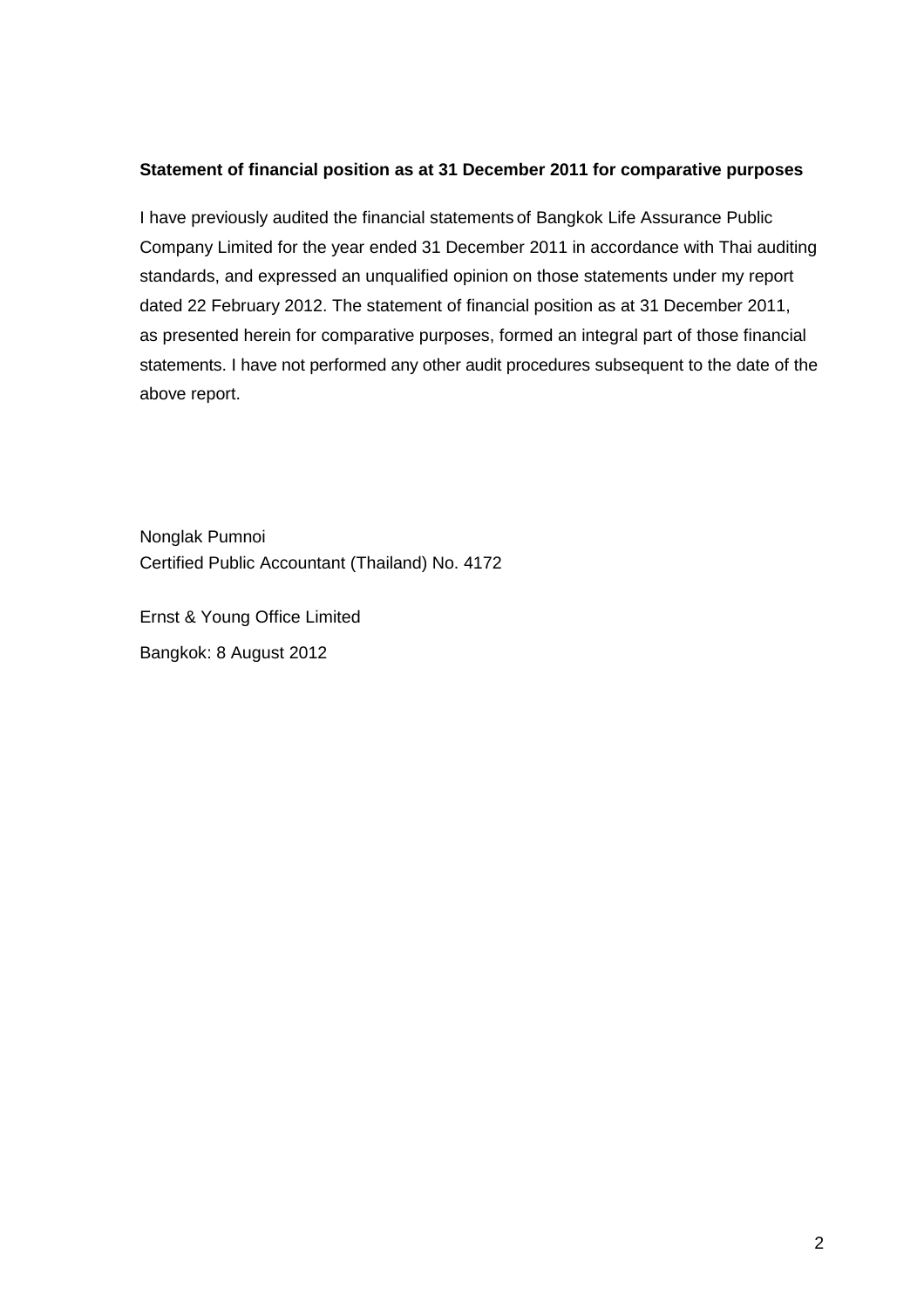#### **Statements of financial position**

#### **As at 30 June 2012 and 31 December 2011**

|                                |                |                 | (Unit: Baht)     |
|--------------------------------|----------------|-----------------|------------------|
|                                | Note           | 30 June 2012    | 31 December 2011 |
|                                |                | (Unaudited      | (Audited)        |
|                                |                | but reviewed)   |                  |
| <b>Assets</b>                  |                |                 |                  |
| Cash and cash equivalent       | 3, 18          | 1,520,706,107   | 2,736,720,476    |
| Accrued investment income      |                | 1,344,350,027   | 1,375,597,931    |
| Premium receivables, net       | $\overline{4}$ | 2,859,255,372   | 2,312,647,445    |
| Reinsurance assets             | 5, 18          | 376,755,662     | 332,055,036      |
| Investment assets              |                |                 |                  |
| Investments in securities      | 18             |                 |                  |
| Trading investments            | 6              | 1,860,149,425   | 299,019,595      |
| Available-for-sale investments | 6              | 15,099,597,050  | 13,358,947,452   |
| Held-to-maturity investments   | 6, 19, 20      | 103,099,485,966 | 89,394,339,476   |
| Other investments              | 6              | 46,662,230      | 29,587,830       |
| Loans, net                     | 7, 18          | 2,403,005,616   | 2,113,082,452    |
| Property and equipment, net    | 8              | 325,275,034     | 306,415,271      |
| Intangible assets, net         |                | 16,527,026      | 21,390,815       |
| Other assets                   | 9, 18          | 288,713,092     | 179,608,126      |
| <b>Total assets</b>            |                | 129,240,482,607 | 112,459,411,905  |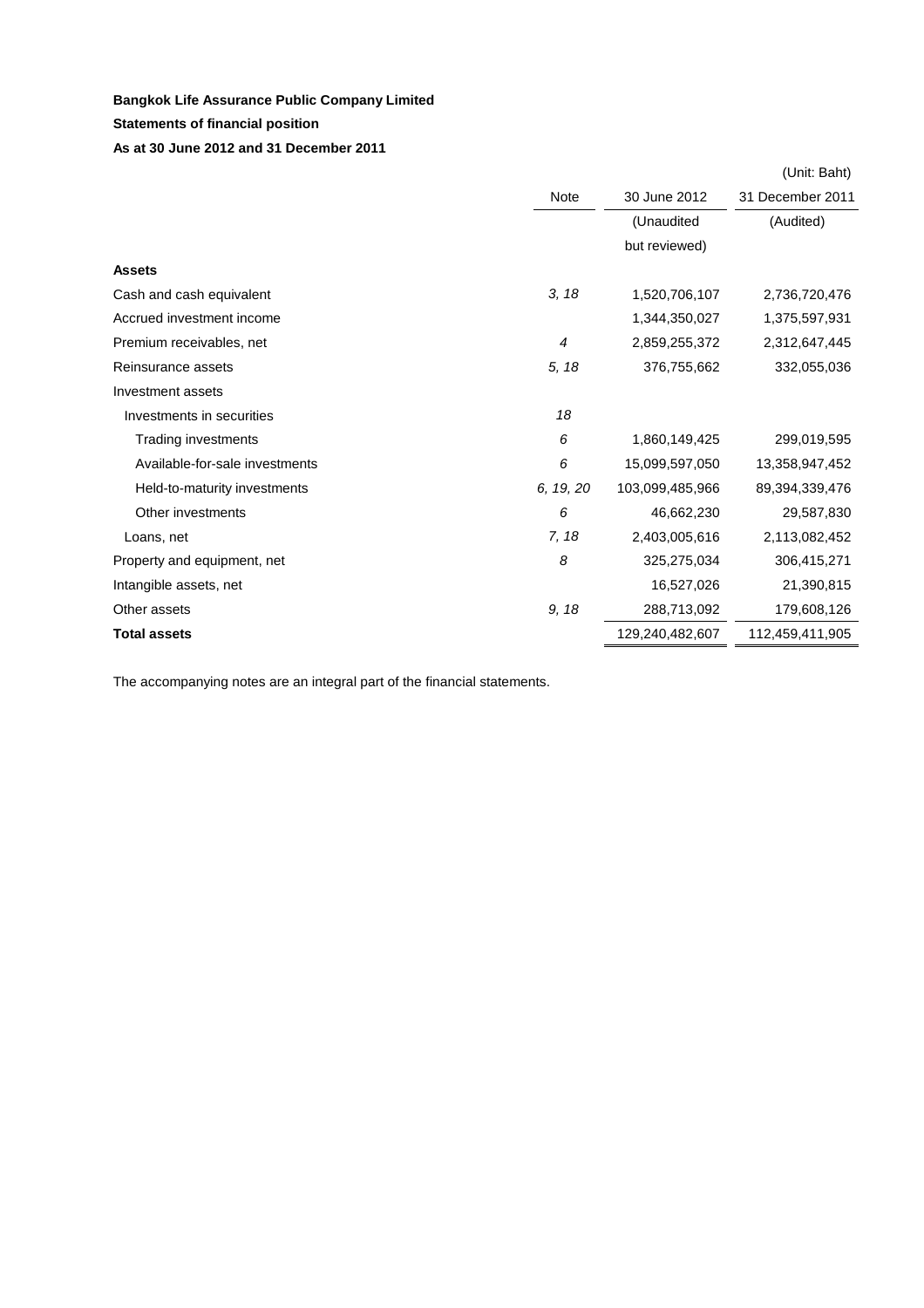## **Statements of financial position (continued) Bangkok Life Assurance Public Company Limited**

**As at 30 June 2012 and 31 December 2011**

|                                      |        |                 | (Unit: Baht)     |
|--------------------------------------|--------|-----------------|------------------|
|                                      | Note   | 30 June 2012    | 31 December 2011 |
|                                      |        | (Unaudited      | (Audited)        |
|                                      |        | but reviewed)   |                  |
| <b>Liabilities and equity</b>        |        |                 |                  |
| <b>Liabilities</b>                   |        |                 |                  |
| Income tax payable                   |        | 846,489,681     | 738,563,265      |
| Amount due to reinsurers             | 10, 18 | 452,035,886     | 266,778,378      |
| Insurance contract liabilities       |        |                 |                  |
| Life policy reserve                  | 11     | 101,202,388,313 | 88,386,403,850   |
| Unpaid policy benefits               | 12     | 94,915,891      | 82,588,130       |
| Loss reserves and outstanding claims | 13, 18 | 305,937,099     | 333,830,276      |
| Premium reserve                      | 14     | 1,066,143,394   | 1,085,196,967    |
| Other insurance liabilities          |        | 7,078,120,505   | 6,852,174,216    |
| Employee benefit obligations         |        | 199,685,267     | 233,793,703      |
| Other liabilities                    | 15, 18 | 1,921,331,596   | 1,048,861,404    |
| <b>Total liabilities</b>             |        | 113,167,047,632 | 99,028,190,189   |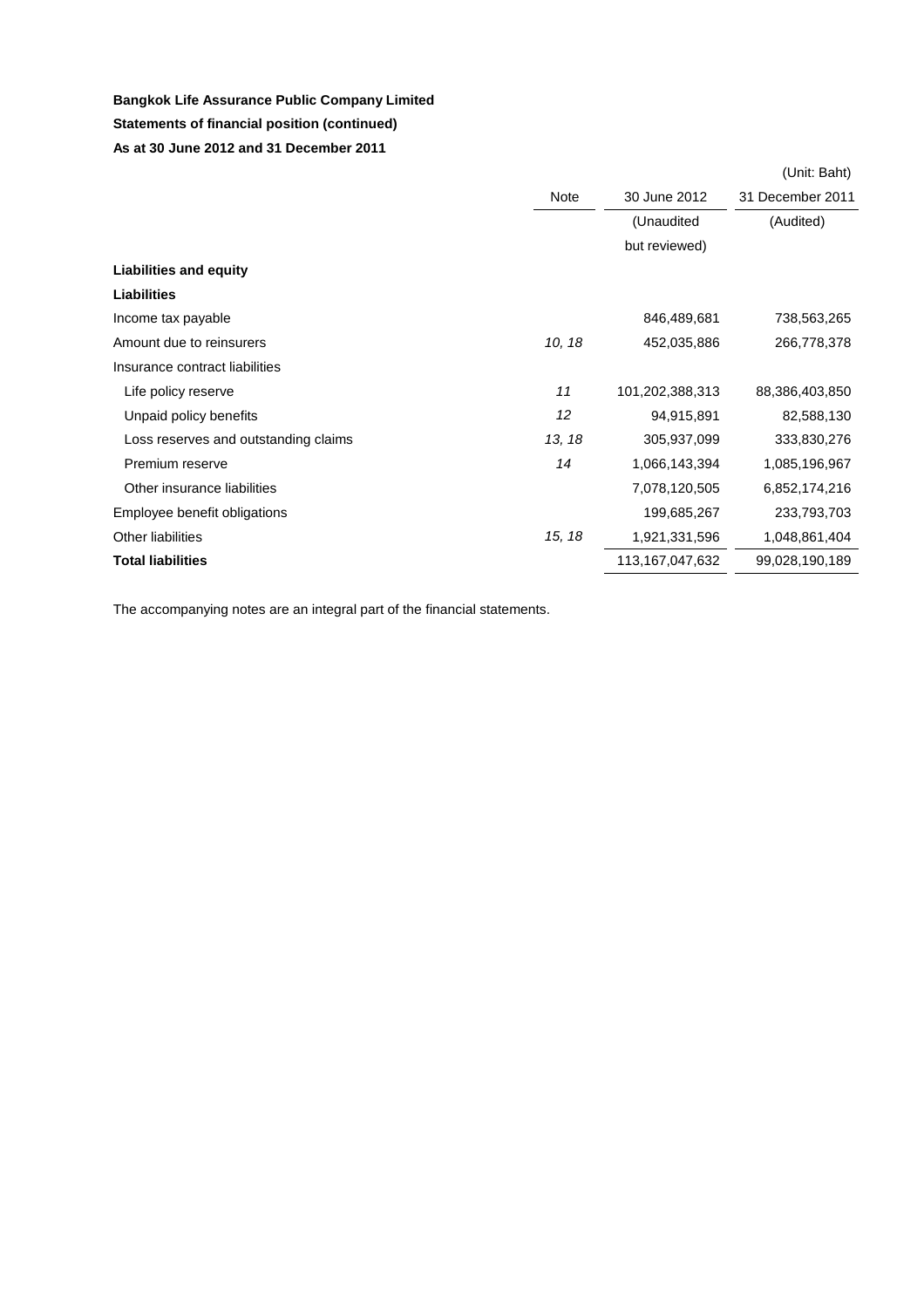## **Bangkok Life Assurance Public Company Limited Statements of financial position (continued) As at 30 June 2012 and 31 December 2011**

|                                                      |             |                 | (Unit: Baht)     |
|------------------------------------------------------|-------------|-----------------|------------------|
|                                                      | <b>Note</b> | 30 June 2012    | 31 December 2011 |
|                                                      |             | (Unaudited      | (Audited)        |
|                                                      |             | but reviewed)   |                  |
| <b>Equity</b>                                        |             |                 |                  |
| Share capital                                        |             |                 |                  |
| Registered                                           |             |                 |                  |
| 1,220,000,000 ordinary shares of Baht 1 each         |             | 1,220,000,000   | 1,220,000,000    |
| Issued and fully paid up                             |             |                 |                  |
| 1,200,000,000 ordinary shares of Baht 1 each         |             | 1,200,000,000   | 1,200,000,000    |
| Premium on share capital                             |             | 2,699,821,268   | 2,699,821,268    |
| Capital reserve for share-based payment transactions | 21          | 9,438,397       |                  |
| Retained earnings                                    |             |                 |                  |
| Appropriated                                         |             |                 |                  |
| Legal reserve                                        |             | 122,000,000     | 122,000,000      |
| General reserve                                      |             | 400,000,000     | 400,000,000      |
| Unappropriated                                       |             | 7,847,757,231   | 6,531,692,293    |
| Other components of equity                           |             | 3,794,418,079   | 2,477,708,155    |
| <b>Total equity</b>                                  |             | 16,073,434,975  | 13,431,221,716   |
| <b>Total liabilities and equity</b>                  |             | 129,240,482,607 | 112,459,411,905  |
|                                                      |             |                 |                  |

The accompanying notes are an integral part of the financial statements.

Directors

. . . . . .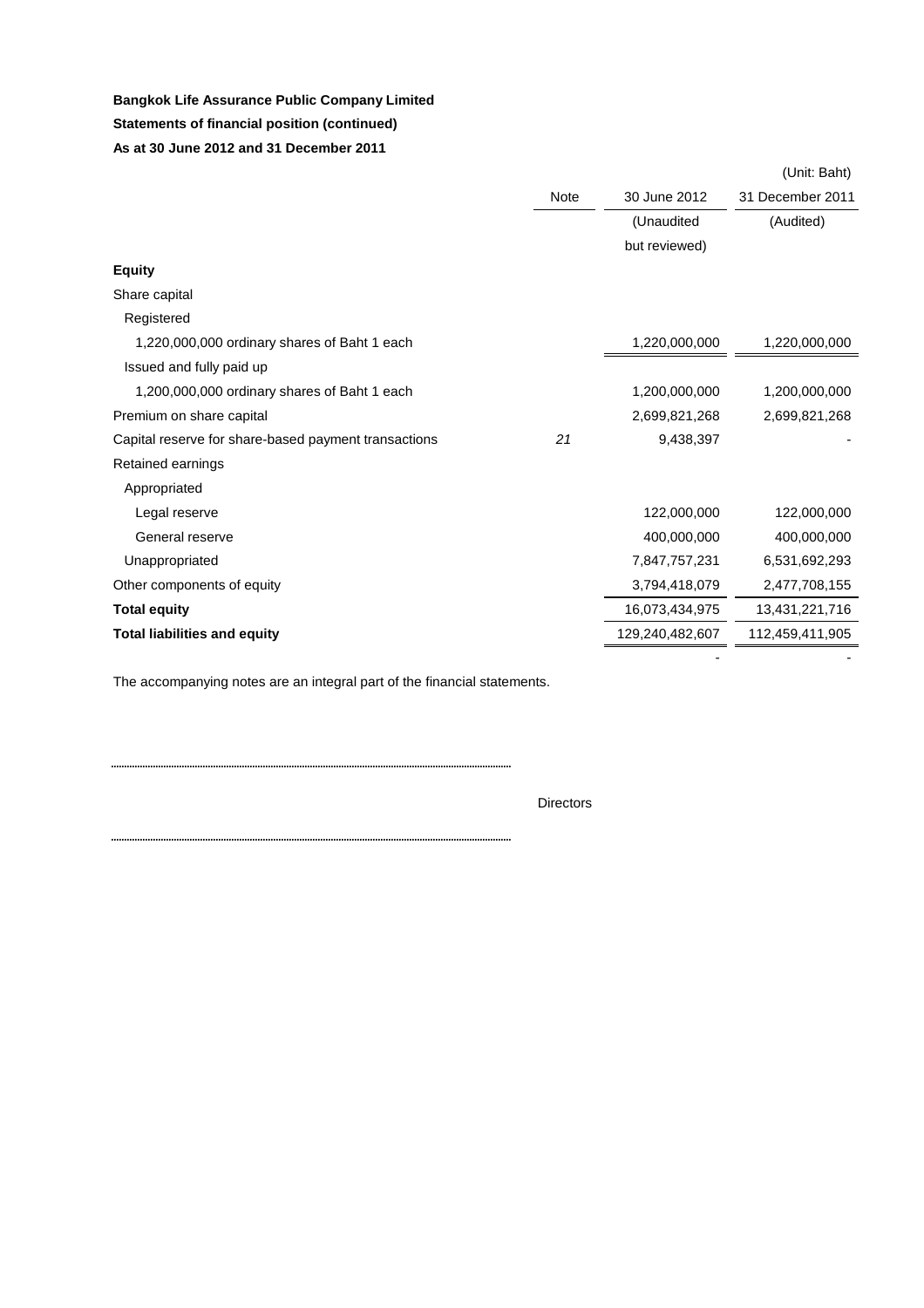#### **Statements of income**

**For the three-month periods ended 30 June 2012 and 2011**

| Note<br>2012<br>2011<br><b>Income</b><br>16, 18<br>9,972,910,606<br>7,958,826,389<br>18<br>Net investment income<br>1,349,903,939<br>1,114,066,463<br>11,322,814,545<br>9,072,892,852<br>16<br>Life policy reserve increase from previous period<br>7,060,873,459<br>4,732,208,588<br>Benefit payments to life policies and<br>16<br>benefit adjustment expenses<br>1,568,985,889<br>1,217,854,441<br>16, 18<br>Claims and losses adjustment expenses<br>340,116,831<br>384,244,048<br>16, 18<br>Commissions and brokerages expenses<br>748,733,903<br>680,743,136<br>16<br>21,366,756<br>145,489,393<br>Sales promotion expenses<br>16, 18<br>6,568,448<br>Other underwriting expenses<br>5,099,694<br>17, 18<br>358,945,721<br>312,035,997<br>10,105,591,007<br>7,477,675,297<br>1,217,223,538<br>1,595,217,555<br>6<br>117,852,317<br>123,547,517<br>(26, 446, 940)<br>(18,036,622)<br>4,187,137<br>Other income<br>3,296,042<br>22,401,321<br>(112, 134)<br>1,335,217,373<br>1,703,912,358<br>16,695,026<br>16,474,966<br>10,090,938<br>8,075,865<br>1,308,431,409<br>1,679,361,527<br>500,589,798<br>387,451,188<br>807,841,611<br>1,291,910,339<br>22<br><b>Earnings per share</b><br>Basic earnings per share<br>Profit for the period<br>0.673<br>1.077<br>Diluted earnings per share<br>Profit for the period<br>0.668<br>1.069 |                                                    |  | (Unit: Baht) |
|------------------------------------------------------------------------------------------------------------------------------------------------------------------------------------------------------------------------------------------------------------------------------------------------------------------------------------------------------------------------------------------------------------------------------------------------------------------------------------------------------------------------------------------------------------------------------------------------------------------------------------------------------------------------------------------------------------------------------------------------------------------------------------------------------------------------------------------------------------------------------------------------------------------------------------------------------------------------------------------------------------------------------------------------------------------------------------------------------------------------------------------------------------------------------------------------------------------------------------------------------------------------------------------------------------------------------------------|----------------------------------------------------|--|--------------|
|                                                                                                                                                                                                                                                                                                                                                                                                                                                                                                                                                                                                                                                                                                                                                                                                                                                                                                                                                                                                                                                                                                                                                                                                                                                                                                                                          |                                                    |  |              |
|                                                                                                                                                                                                                                                                                                                                                                                                                                                                                                                                                                                                                                                                                                                                                                                                                                                                                                                                                                                                                                                                                                                                                                                                                                                                                                                                          |                                                    |  |              |
|                                                                                                                                                                                                                                                                                                                                                                                                                                                                                                                                                                                                                                                                                                                                                                                                                                                                                                                                                                                                                                                                                                                                                                                                                                                                                                                                          | Net earned premium                                 |  |              |
|                                                                                                                                                                                                                                                                                                                                                                                                                                                                                                                                                                                                                                                                                                                                                                                                                                                                                                                                                                                                                                                                                                                                                                                                                                                                                                                                          |                                                    |  |              |
|                                                                                                                                                                                                                                                                                                                                                                                                                                                                                                                                                                                                                                                                                                                                                                                                                                                                                                                                                                                                                                                                                                                                                                                                                                                                                                                                          | <b>Total income</b>                                |  |              |
|                                                                                                                                                                                                                                                                                                                                                                                                                                                                                                                                                                                                                                                                                                                                                                                                                                                                                                                                                                                                                                                                                                                                                                                                                                                                                                                                          | <b>Expenses</b>                                    |  |              |
|                                                                                                                                                                                                                                                                                                                                                                                                                                                                                                                                                                                                                                                                                                                                                                                                                                                                                                                                                                                                                                                                                                                                                                                                                                                                                                                                          | Underwriting                                       |  |              |
|                                                                                                                                                                                                                                                                                                                                                                                                                                                                                                                                                                                                                                                                                                                                                                                                                                                                                                                                                                                                                                                                                                                                                                                                                                                                                                                                          |                                                    |  |              |
|                                                                                                                                                                                                                                                                                                                                                                                                                                                                                                                                                                                                                                                                                                                                                                                                                                                                                                                                                                                                                                                                                                                                                                                                                                                                                                                                          |                                                    |  |              |
|                                                                                                                                                                                                                                                                                                                                                                                                                                                                                                                                                                                                                                                                                                                                                                                                                                                                                                                                                                                                                                                                                                                                                                                                                                                                                                                                          |                                                    |  |              |
|                                                                                                                                                                                                                                                                                                                                                                                                                                                                                                                                                                                                                                                                                                                                                                                                                                                                                                                                                                                                                                                                                                                                                                                                                                                                                                                                          |                                                    |  |              |
|                                                                                                                                                                                                                                                                                                                                                                                                                                                                                                                                                                                                                                                                                                                                                                                                                                                                                                                                                                                                                                                                                                                                                                                                                                                                                                                                          |                                                    |  |              |
|                                                                                                                                                                                                                                                                                                                                                                                                                                                                                                                                                                                                                                                                                                                                                                                                                                                                                                                                                                                                                                                                                                                                                                                                                                                                                                                                          |                                                    |  |              |
|                                                                                                                                                                                                                                                                                                                                                                                                                                                                                                                                                                                                                                                                                                                                                                                                                                                                                                                                                                                                                                                                                                                                                                                                                                                                                                                                          |                                                    |  |              |
|                                                                                                                                                                                                                                                                                                                                                                                                                                                                                                                                                                                                                                                                                                                                                                                                                                                                                                                                                                                                                                                                                                                                                                                                                                                                                                                                          | Operating expenses                                 |  |              |
|                                                                                                                                                                                                                                                                                                                                                                                                                                                                                                                                                                                                                                                                                                                                                                                                                                                                                                                                                                                                                                                                                                                                                                                                                                                                                                                                          | <b>Total underwriting expenses</b>                 |  |              |
|                                                                                                                                                                                                                                                                                                                                                                                                                                                                                                                                                                                                                                                                                                                                                                                                                                                                                                                                                                                                                                                                                                                                                                                                                                                                                                                                          | <b>Profit from underwriting</b>                    |  |              |
|                                                                                                                                                                                                                                                                                                                                                                                                                                                                                                                                                                                                                                                                                                                                                                                                                                                                                                                                                                                                                                                                                                                                                                                                                                                                                                                                          | Profit from investments                            |  |              |
|                                                                                                                                                                                                                                                                                                                                                                                                                                                                                                                                                                                                                                                                                                                                                                                                                                                                                                                                                                                                                                                                                                                                                                                                                                                                                                                                          | Fair value losses on trading investments           |  |              |
|                                                                                                                                                                                                                                                                                                                                                                                                                                                                                                                                                                                                                                                                                                                                                                                                                                                                                                                                                                                                                                                                                                                                                                                                                                                                                                                                          |                                                    |  |              |
|                                                                                                                                                                                                                                                                                                                                                                                                                                                                                                                                                                                                                                                                                                                                                                                                                                                                                                                                                                                                                                                                                                                                                                                                                                                                                                                                          | Gains (losses) on exchange                         |  |              |
|                                                                                                                                                                                                                                                                                                                                                                                                                                                                                                                                                                                                                                                                                                                                                                                                                                                                                                                                                                                                                                                                                                                                                                                                                                                                                                                                          | <b>Profit from operations</b>                      |  |              |
|                                                                                                                                                                                                                                                                                                                                                                                                                                                                                                                                                                                                                                                                                                                                                                                                                                                                                                                                                                                                                                                                                                                                                                                                                                                                                                                                          | Contribution to the Office of Insurance Commission |  |              |
|                                                                                                                                                                                                                                                                                                                                                                                                                                                                                                                                                                                                                                                                                                                                                                                                                                                                                                                                                                                                                                                                                                                                                                                                                                                                                                                                          | Contribution to Life Insurance Fund                |  |              |
|                                                                                                                                                                                                                                                                                                                                                                                                                                                                                                                                                                                                                                                                                                                                                                                                                                                                                                                                                                                                                                                                                                                                                                                                                                                                                                                                          | Profit before corporate income tax                 |  |              |
|                                                                                                                                                                                                                                                                                                                                                                                                                                                                                                                                                                                                                                                                                                                                                                                                                                                                                                                                                                                                                                                                                                                                                                                                                                                                                                                                          | Corporate income tax                               |  |              |
|                                                                                                                                                                                                                                                                                                                                                                                                                                                                                                                                                                                                                                                                                                                                                                                                                                                                                                                                                                                                                                                                                                                                                                                                                                                                                                                                          | Profit for the period                              |  |              |
|                                                                                                                                                                                                                                                                                                                                                                                                                                                                                                                                                                                                                                                                                                                                                                                                                                                                                                                                                                                                                                                                                                                                                                                                                                                                                                                                          |                                                    |  |              |
|                                                                                                                                                                                                                                                                                                                                                                                                                                                                                                                                                                                                                                                                                                                                                                                                                                                                                                                                                                                                                                                                                                                                                                                                                                                                                                                                          |                                                    |  |              |
|                                                                                                                                                                                                                                                                                                                                                                                                                                                                                                                                                                                                                                                                                                                                                                                                                                                                                                                                                                                                                                                                                                                                                                                                                                                                                                                                          |                                                    |  |              |
|                                                                                                                                                                                                                                                                                                                                                                                                                                                                                                                                                                                                                                                                                                                                                                                                                                                                                                                                                                                                                                                                                                                                                                                                                                                                                                                                          |                                                    |  |              |
|                                                                                                                                                                                                                                                                                                                                                                                                                                                                                                                                                                                                                                                                                                                                                                                                                                                                                                                                                                                                                                                                                                                                                                                                                                                                                                                                          |                                                    |  |              |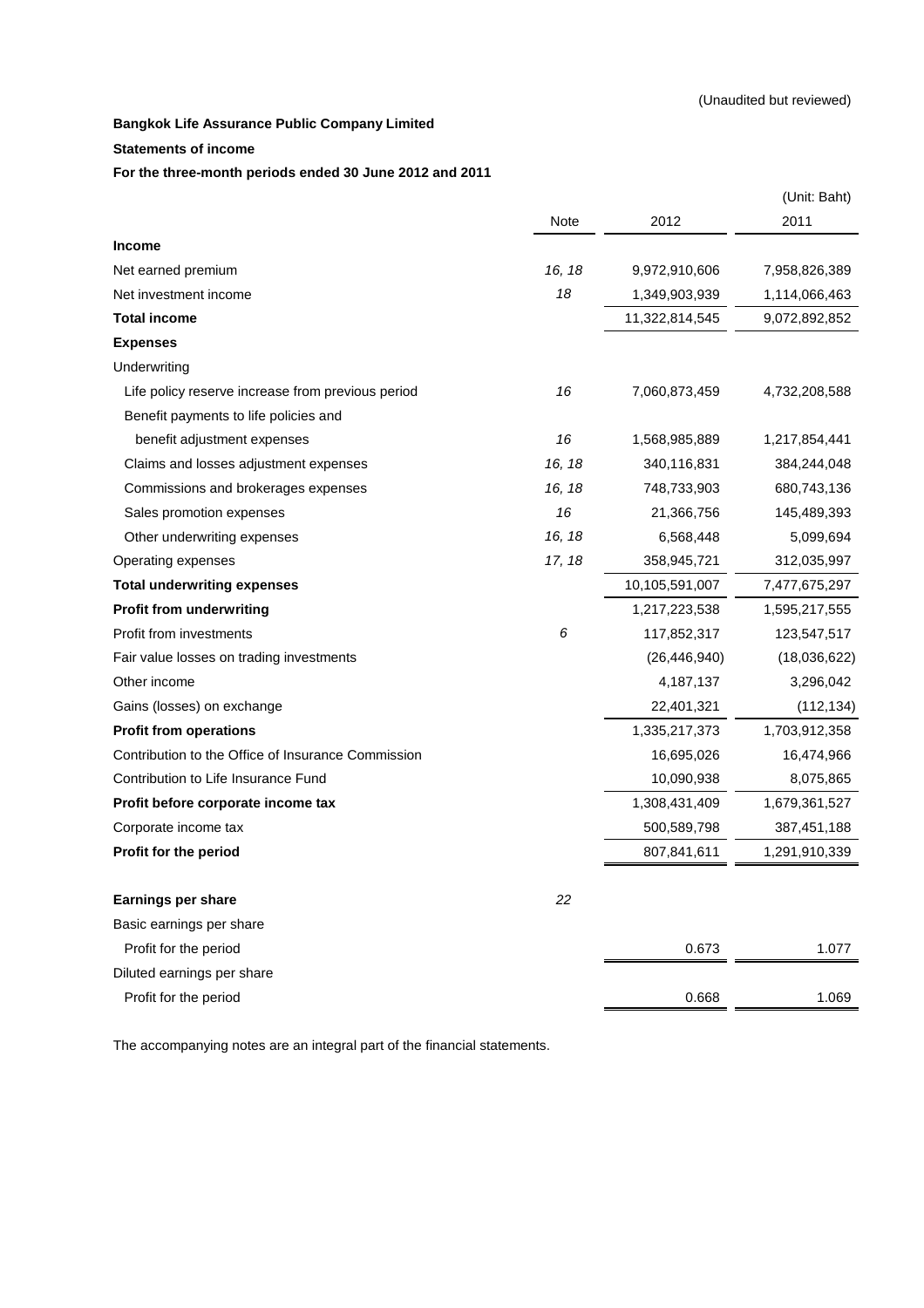**Statements of comprehensive income**

#### **For the three-month periods ended 30 June 2012 and 2011**

|                                                              |               | (Unit: Baht)  |
|--------------------------------------------------------------|---------------|---------------|
|                                                              | 2012          | 2011          |
| <b>Profit for the period</b>                                 | 807,841,611   | 1,291,910,339 |
| Other comprehensive income:                                  |               |               |
| Gains on changes in values of available-for-sale investments | 531,575,840   | 23,528,128    |
| Other comprehensive income for the period                    | 531,575,840   | 23,528,128    |
| Total comprehensive income for the period                    | 1,339,417,451 | 1,315,438,467 |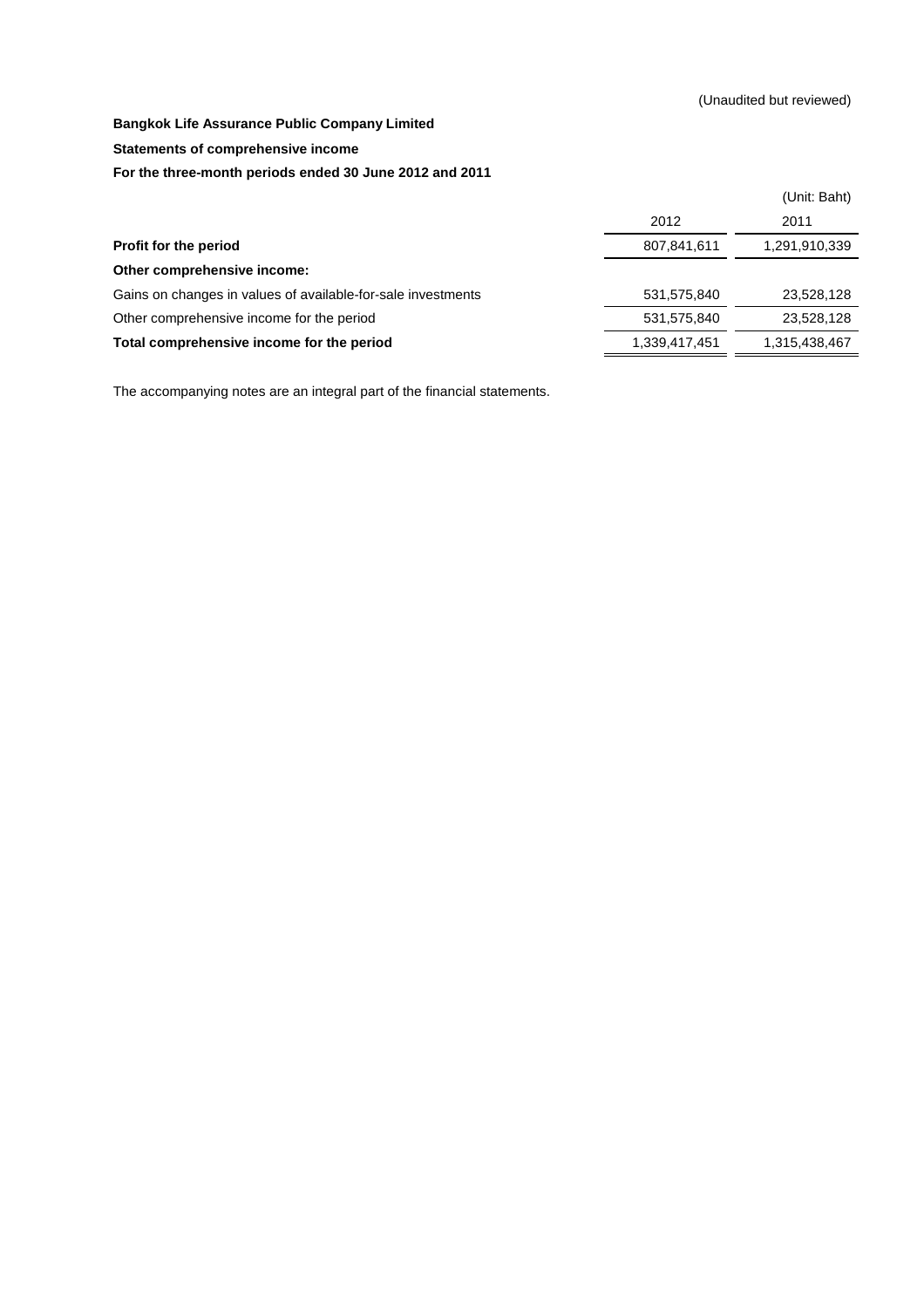#### **Statements of income (continued)**

**For the six-month periods ended 30 June 2012 and 2011**

|                                                    |        |                | (Unit: Baht)   |
|----------------------------------------------------|--------|----------------|----------------|
|                                                    | Note   | 2012           | 2011           |
| Income                                             |        |                |                |
| Net earned premium                                 | 16, 18 | 18,775,910,552 | 15,820,003,658 |
| Net investment income                              | 18     | 2,685,181,598  | 2,178,605,781  |
| <b>Total income</b>                                |        | 21,461,092,150 | 17,998,609,439 |
| <b>Expenses</b>                                    |        |                |                |
| Underwriting                                       |        |                |                |
| Life policy reserve increase from previous period  | 16     | 12,815,984,463 | 9,475,460,059  |
| Benefit payments to life policies and              |        |                |                |
| benefit adjustment expenses                        | 16     | 3,229,898,299  | 2,672,663,183  |
| Claims and losses adjustment expenses              | 16, 18 | 692,285,053    | 747,963,015    |
| Commissions and brokerages expenses                | 16, 18 | 1,510,632,900  | 1,417,228,725  |
| Sales promotion expenses                           | 16     | 183,830,456    | 230,463,610    |
| Other underwriting expenses                        | 16, 18 | 12,252,689     | 9,650,495      |
| Operating expenses                                 | 17, 18 | 678,099,915    | 604,924,081    |
| <b>Total underwriting expenses</b>                 |        | 19,122,983,775 | 15,158,353,168 |
| <b>Profit from underwriting</b>                    |        | 2,338,108,375  | 2,840,256,271  |
| Profit from investments                            | 6      | 315,493,152    | 158,709,923    |
| Fair value losses on trading investments           |        | (17,803,555)   | (16, 417, 863) |
| Other income                                       |        | 6,801,611      | 6,200,977      |
| Gains on exchange                                  |        | 1,185,719      | 2,250,642      |
| <b>Profit from operations</b>                      |        | 2,643,785,302  | 2,990,999,950  |
| Contribution to the Office of Insurance Commission |        | 32,324,476     | 30,465,699     |
| Contribution to Life Insurance Fund                |        | 19,083,911     | 16,095,428     |
| Profit before corporate income tax                 |        | 2,592,376,915  | 2,944,438,823  |
| Corporate income tax                               |        | 870,889,239    | 665,296,337    |
| Profit for the period                              |        | 1,721,487,676  | 2,279,142,486  |
| Earnings per share                                 | 22     |                |                |
| Basic earnings per share                           |        |                |                |
| Profit for the period                              |        | 1.435          | 1.899          |
| Diluted earnings per share                         |        |                |                |
| Profit for the period                              |        | 1.424          | 1.887          |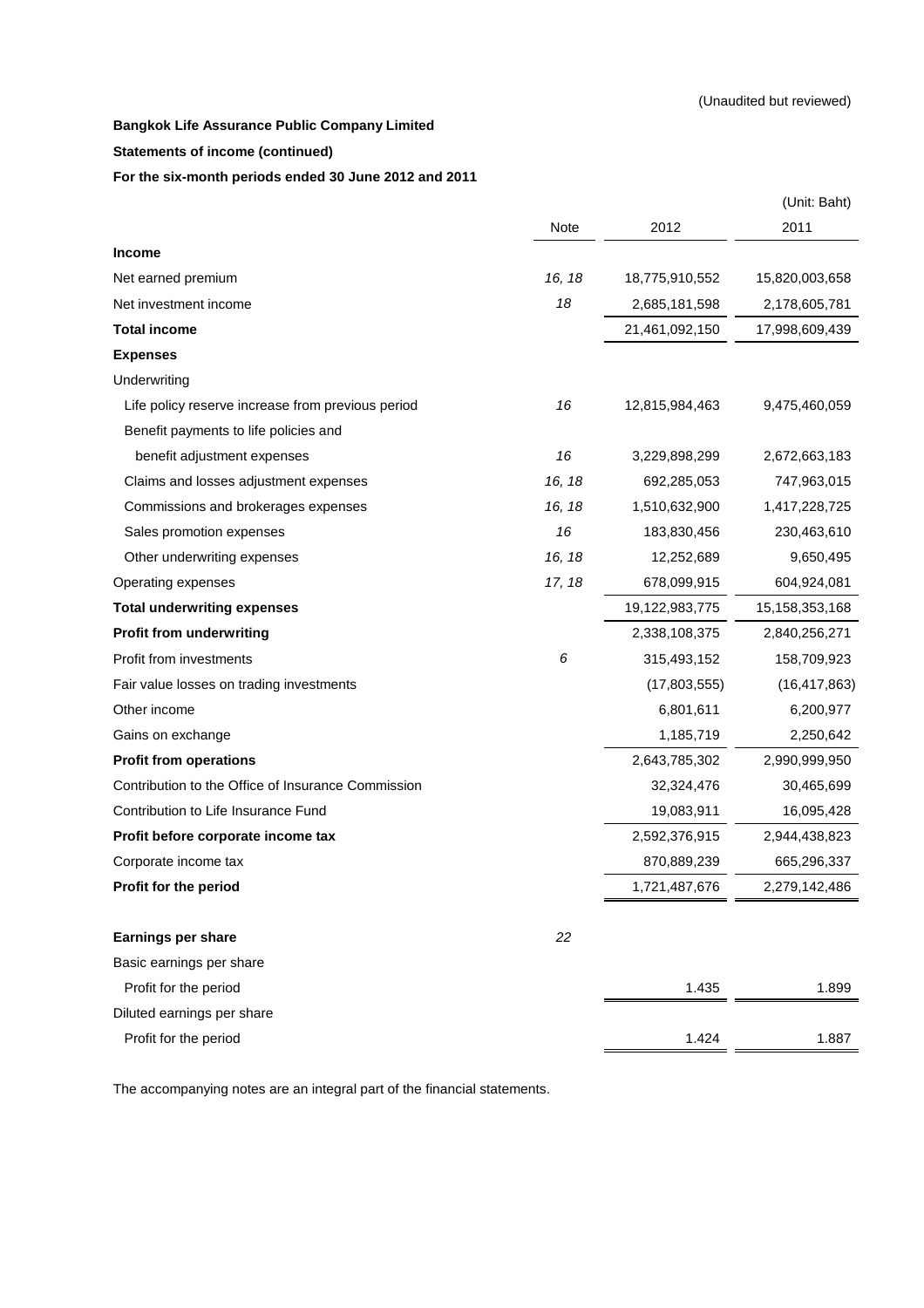#### **Statements of comprehensive income (continued)**

#### **For the six-month periods ended 30 June 2012 and 2011**

|                                                            |               | (Unit: Baht)  |
|------------------------------------------------------------|---------------|---------------|
|                                                            | 2012          | 2011          |
| Profit for the period                                      | 1,721,487,676 | 2,279,142,486 |
| Other comprehensive income                                 |               |               |
| Gains on change in value of available-for-sale investments | 1,316,709,924 | 41,560,201    |
| Other comprehensive income for the period                  | 1,316,709,924 | 41,560,201    |
| Total comprehensive income for the period                  | 3,038,197,600 | 2,320,702,687 |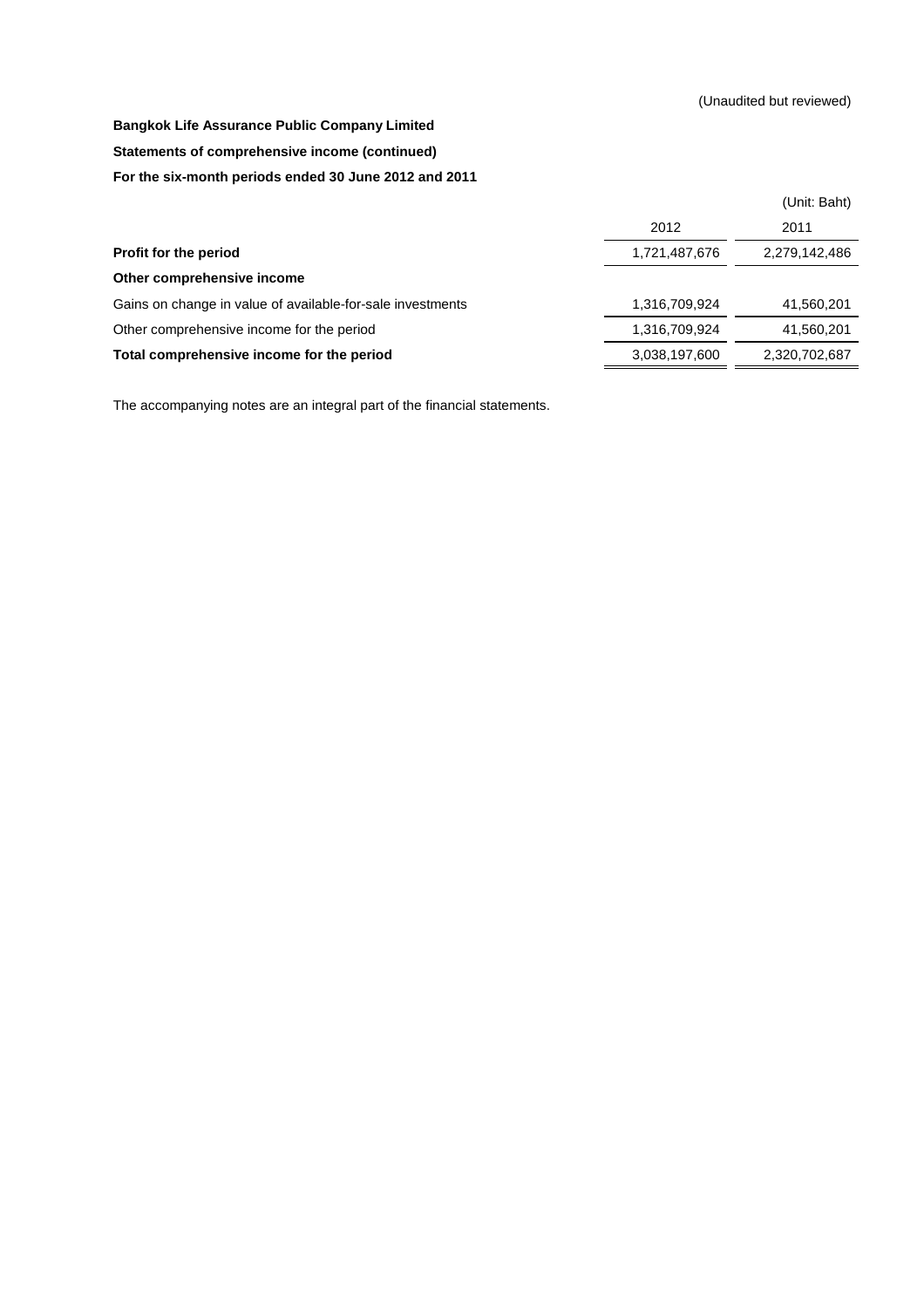**Statements of cash flows**

#### **For the six-month periods ended 30 June 2012 and 2011**

|                                                              |                     | (Unit: Baht)        |
|--------------------------------------------------------------|---------------------|---------------------|
|                                                              | 2012                | 2011                |
| Cash flows from operating activities                         |                     |                     |
| Direct premium written, net                                  | 19,068,737,540      | 15,470,866,711      |
| Interest income                                              | 2,262,883,069       | 1,789,261,048       |
| Dividend income                                              | 453,546,432         | 316,571,151         |
| Other investment income                                      | 333,085,080         | 185,773,372         |
| Other income                                                 | 6,857,406           | 6,194,685           |
| Benefit payments to life policies during the period          | (3,657,396,254)     | (3, 155, 751, 945)  |
| Dividends to policyholders                                   | (35,698,696)        | (20, 889, 600)      |
| Commissions and brokerages                                   | (1,408,589,771)     | (1,446,163,417)     |
| Other underwriting expenses                                  | (159,098,730)       | (246, 190, 075)     |
| Operating expenses                                           | (1,050,792,241)     | (809, 162, 635)     |
| Other expenses                                               | (45, 843, 462)      | (45, 406, 650)      |
| Corporate income tax                                         | (762, 962, 823)     | (522, 568, 590)     |
| Net cash from operating activities                           | 15,004,727,550      | 11,522,534,055      |
| Cash flows from investing activities                         |                     |                     |
| Cash flows from                                              |                     |                     |
| Investments in securities                                    | 50,541,283,361      | 64,873,419,475      |
| Loans                                                        | 239,723,229         | 270,220,981         |
| Deposits at financial institutions                           | 760,000,000         |                     |
| Property and equipment                                       | 67,651              | 56,223              |
| Net cash from investing activities                           | 51,541,074,241      | 65,143,696,679      |
| Cash flows used in                                           |                     |                     |
| Investments in securities                                    | (66, 428, 994, 394) | (71, 740, 275, 630) |
| Loans                                                        | (461, 582, 729)     | (307, 907, 959)     |
| Deposits at financial institutions                           | (410,000,000)       |                     |
| Property and equipment                                       | (55, 816, 299)      | (24, 568, 414)      |
| Net cash used in investing activities                        | (67, 356, 393, 422) | (72,072,752,003)    |
| Net cash used in investing activities                        | (15,815,319,181)    | (6,929,055,324)     |
| Cash flows from financing activity                           |                     |                     |
| Dividends paid                                               | (405, 422, 738)     | -478,086,767        |
| Net cash used in financing activity                          | (405, 422, 738)     | (478,086,767)       |
| Net increase (decrease) in cash and cash equivalents         | (1,216,014,369)     | 4,115,391,964       |
| Cash and cash equivalents at beginning of period             | 2,736,720,476       | 3,579,532,959       |
| Cash and cash equivalents at end of period (Note 3)          | 1,520,706,107       | 7,694,924,923       |
| Supplemental cash flows information                          |                     |                     |
| Non-cash item                                                |                     |                     |
| Gains on changes in values of available-for-sale investments | 1,316,709,924       | 41,560,201          |
| Capital reserve for share-based payment                      | 9,438,397           |                     |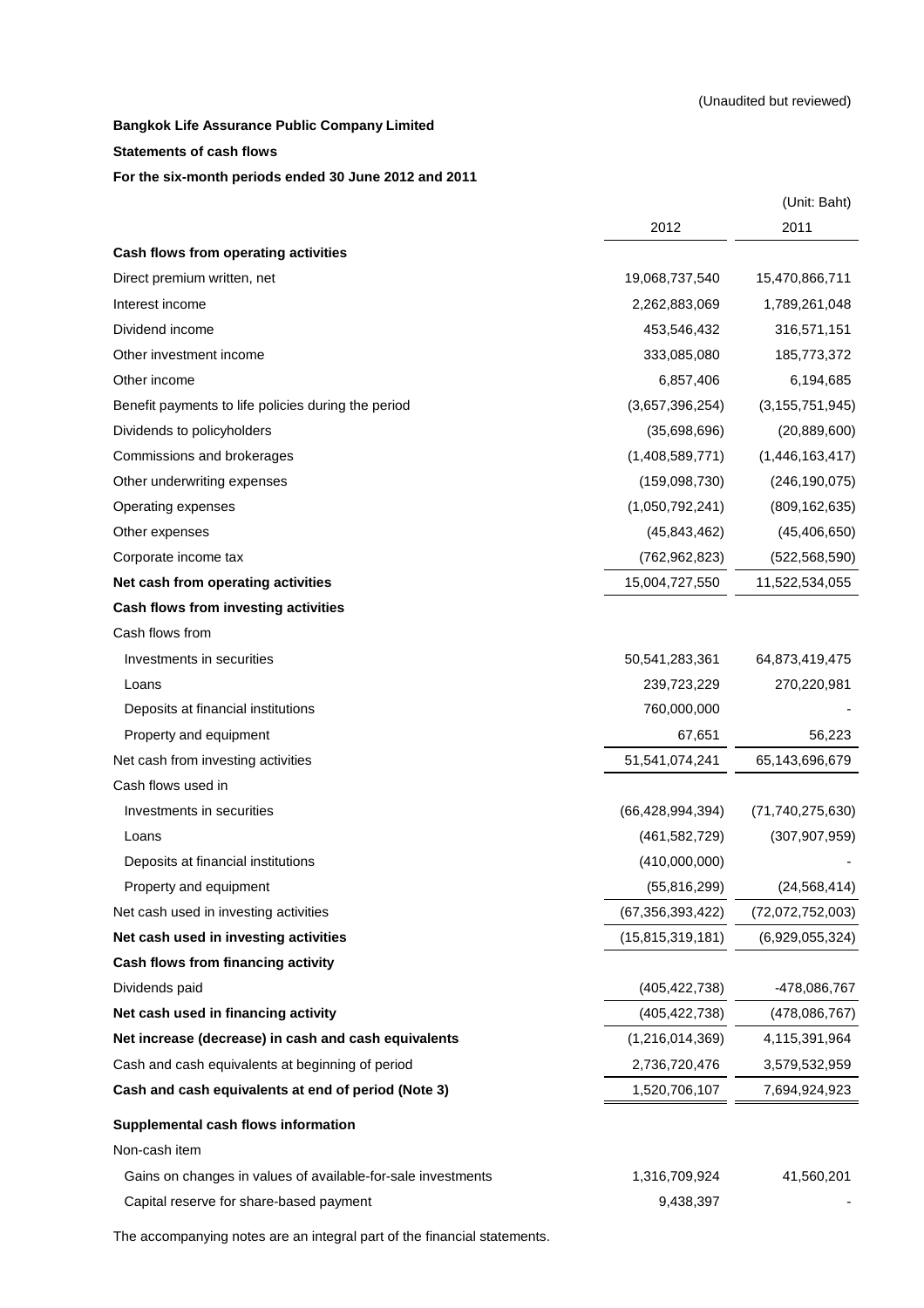#### **Statements of changes in equity**

**For the six-month periods ended 30 June 2012 and 2011**

|                                           |      |                          |                          |                          |                          |                          |                 | Other components of equity |               |
|-------------------------------------------|------|--------------------------|--------------------------|--------------------------|--------------------------|--------------------------|-----------------|----------------------------|---------------|
|                                           |      |                          |                          | Capital reserve          |                          |                          |                 | Other comprehensive income |               |
|                                           |      | Issued and               |                          | for share-based          |                          | Retained earnings        |                 | Surplus on changes         | Total other   |
|                                           |      | fully paid-up            |                          | payment                  |                          | Appropriated             |                 | in value of available-     | components of |
|                                           | Note | share capital            | Share premium            | transactions             | Legal reserve            | General reserve          | Unappropriated  | for-sale investments       | equity        |
| Balance as at 1 January 2011              |      | 1,200,000,000            | 2,699,821,268            | ٠                        | 122,000,000              | 400,000,000              | 4,045,990,431   | 2,340,704,225              | 2,340,704,225 |
| Dividend paid                             | 23   | $\overline{\phantom{a}}$ | $\overline{\phantom{a}}$ | ٠                        |                          | ٠                        | (478,086,766)   |                            |               |
| Total comprehensive income for the period |      | $\overline{\phantom{a}}$ |                          | ٠                        |                          | ٠                        | 2,279,142,486   | 41,560,201                 | 41,560,201    |
| Balance as at 30 June 2011                |      | 1,200,000,000            | 2,699,821,268            | ٠                        | 122,000,000              | 400,000,000              | 5,847,046,151   | 2,382,264,426              | 2,382,264,426 |
|                                           |      |                          |                          |                          |                          |                          |                 |                            |               |
| Balance as at 1 January 2012              |      | 1,200,000,000            | 2,699,821,268            | $\overline{\phantom{a}}$ | 122,000,000              | 400,000,000              | 6,531,692,293   | 2,477,708,155              | 2,477,708,155 |
| Capital reserve for share-based payment   |      |                          |                          |                          |                          |                          |                 |                            |               |
| transactions                              | 21   |                          | $\sim$                   | 9,438,397                |                          | ٠                        |                 |                            |               |
| Dividend paid                             | 23   | ٠                        | $\overline{\phantom{a}}$ | ٠                        | $\overline{\phantom{a}}$ | ٠                        | (405, 422, 738) | $\blacksquare$             | ۰             |
| Total comprehensive income for the period |      | ٠                        | $\overline{\phantom{a}}$ | ٠                        |                          | $\overline{\phantom{a}}$ | 1,721,487,676   | 1,316,709,924              | 1,316,709,924 |
| Balance as at 30 June 2012                |      | 1,200,000,000            | 2,699,821,268            | 9,438,397                | 122,000,000              | 400,000,000              | 7,847,757,231   | 3,794,418,079              | 3,794,418,079 |
|                                           |      |                          |                          |                          |                          |                          |                 |                            |               |

- - - - - - -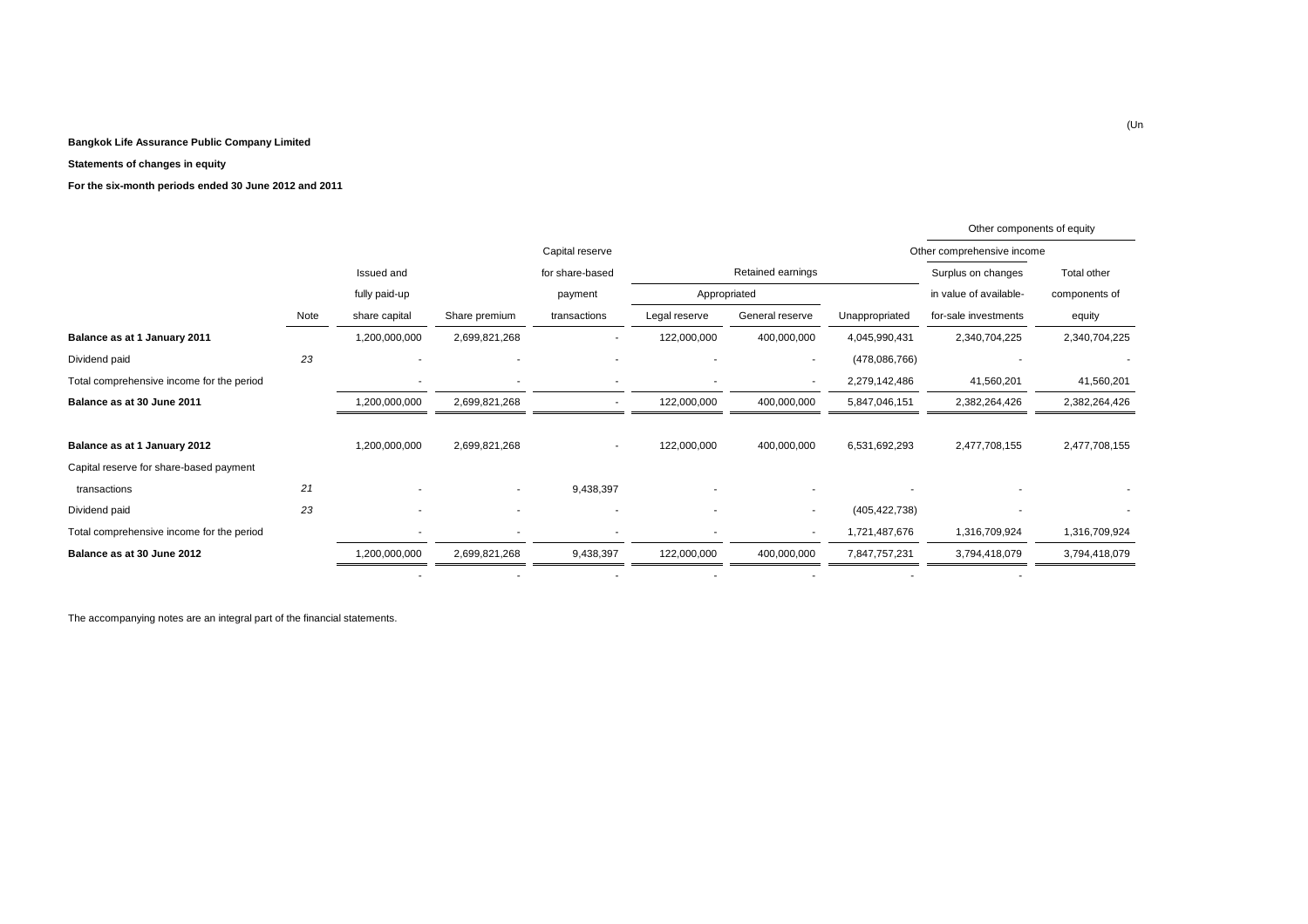audited but reviewed)

(Unit: Baht)

Total 10,808,515,924(478,086,766)2,320,702,68712,651,131,84513,431,221,7169,438,397(405,422,738) 3,038,197,600

16,073,434,975

-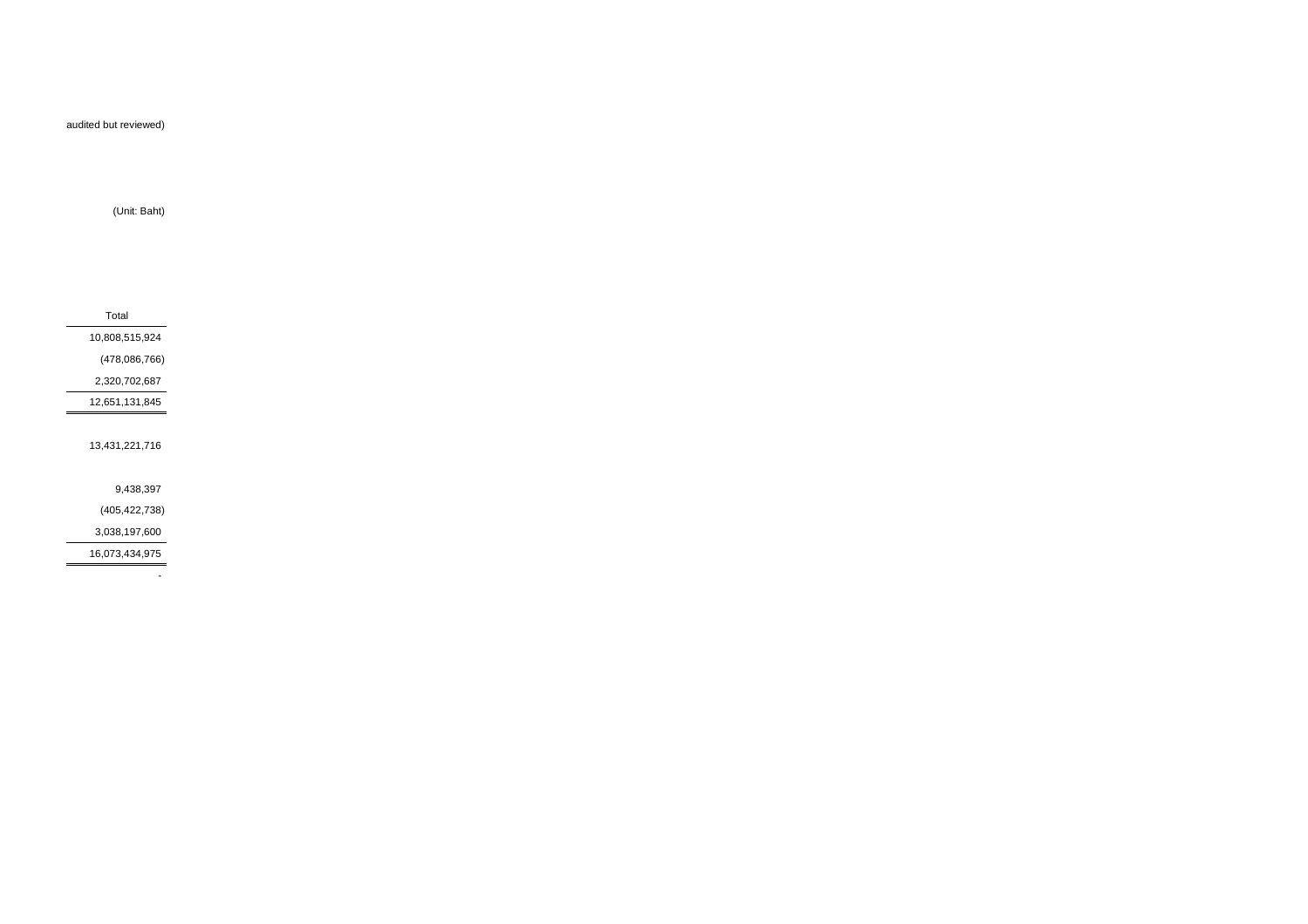# **Bangkok Life Assurance Public Company Limited Notes to interim financial statements For the three-month and six-month periods ended 30 June 2012 and 2011**

## **1. General information**

## **1.1 Corporate information**

Bangkok Life Assurance Public Company Limited ("the Company") is a public company incorporated and domiciled in Thailand. Its major shareholder is Nippon Life Insurance Company, which was incorporated in Japan. The Company is principally engaged in the provision of life insurance business. The registered office of the Company is at 23/115-121, Royal City Avenue, Rama 9 Road, Bangkapi, Huaykwang, Bangkok.

## **1.2 Basis of preparation of interim financial statements**

These interim financial statements are prepared in accordance with Thai Accounting Standard No. 34 (revised 2009) "Interim Financial Reporting" and the Declaration of the Insurance Commission dated 27 May 2010, with the Company choosing to present condensed interim financial statements. However, the Company has presented the statements of financial position, income, comprehensive income, changes in equity, and cash flows in the same format as that used for the annual financial statements.

 These interim financial statements are intended to provide information additional to that included in the latest annual financial statements. Accordingly, they focus on new activities, events and circumstances so as not to duplicate information previously reported. These interim financial statements should therefore be read in conjunction with the latest annual financial statements.

 The interim financial statements in Thai language are the official statutory financial statements of the Company. The interim financial statements in English language have been translated from the Thai language financial statements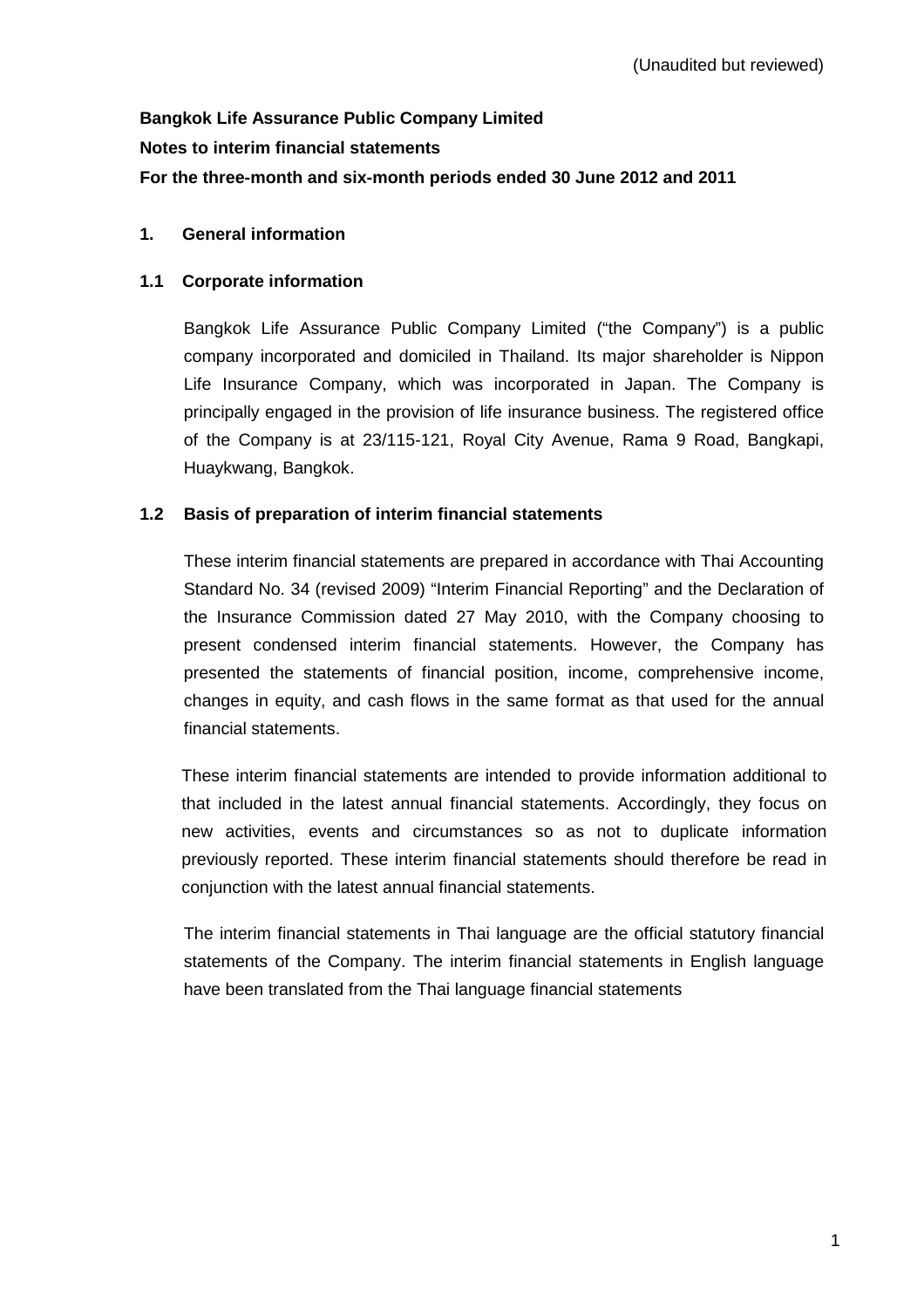## **1.3 Significant accounting policies**

 The interim financial statements have been prepared using the same accounting policies and methods of computation as were used for the financial statements for the year ended 31 December 2011, except for the accounting policy for share-based payment transactions arising from the allocation of warrants to employees and management personnels during the current period, as described in Note 21 to the financial statements, which is as follows:

#### **Equity-settled share-based payment transactions**

 The Company recognise the share-based payment transactions at the date on which the options are granted, based on the fair value of the share options. They are recorded as expenses over the vesting period of the share options, and a capital reserve for share-based payment transactions is presented in equity.

 Estimating fair value for share-based payment transactions requires determination relating to appropriate assumptions, including the expected life of the share options, share price volatility and dividend yield.

#### **2. New accounting standards issued during the period and not yet effective**

 During the current period, the Federation of Accounting Professions issued Thai Financial Reporting Standard No. 8 "Operating Segments", which is effective for fiscal years beginning on or after 1 January 2013.

The Company's management believes that this financial reporting standard will not have any significant impact on the financial statements when it is initially applied.

#### **3. Cash and cash equivalents**

|                                                |                 | (Unit: Baht)     |
|------------------------------------------------|-----------------|------------------|
|                                                | 30 June 2012    | 31 December 2011 |
| Cash on hand                                   | 3,135,250       | 5,741,220        |
| Deposits at banks with no fixed maturity date  | 737,570,857     | 710,979,256      |
| Deposits at banks with fixed maturity date     | 1,525,000,000   | 1,875,000,000    |
| Total cash and financial institutions          | 2,265,706,107   | 2,591,720,476    |
| Short-term investments which amounts maturing  |                 |                  |
| within 3 months                                | 780,000,000     | 2,020,000,000    |
| Less: Deposits at banks which amounts maturing |                 |                  |
| in over 3 months                               | (1,525,000,000) | (1,875,000,000)  |
| Cash and cash equivalents                      | 1,520,706,107   | 2,736,720,476    |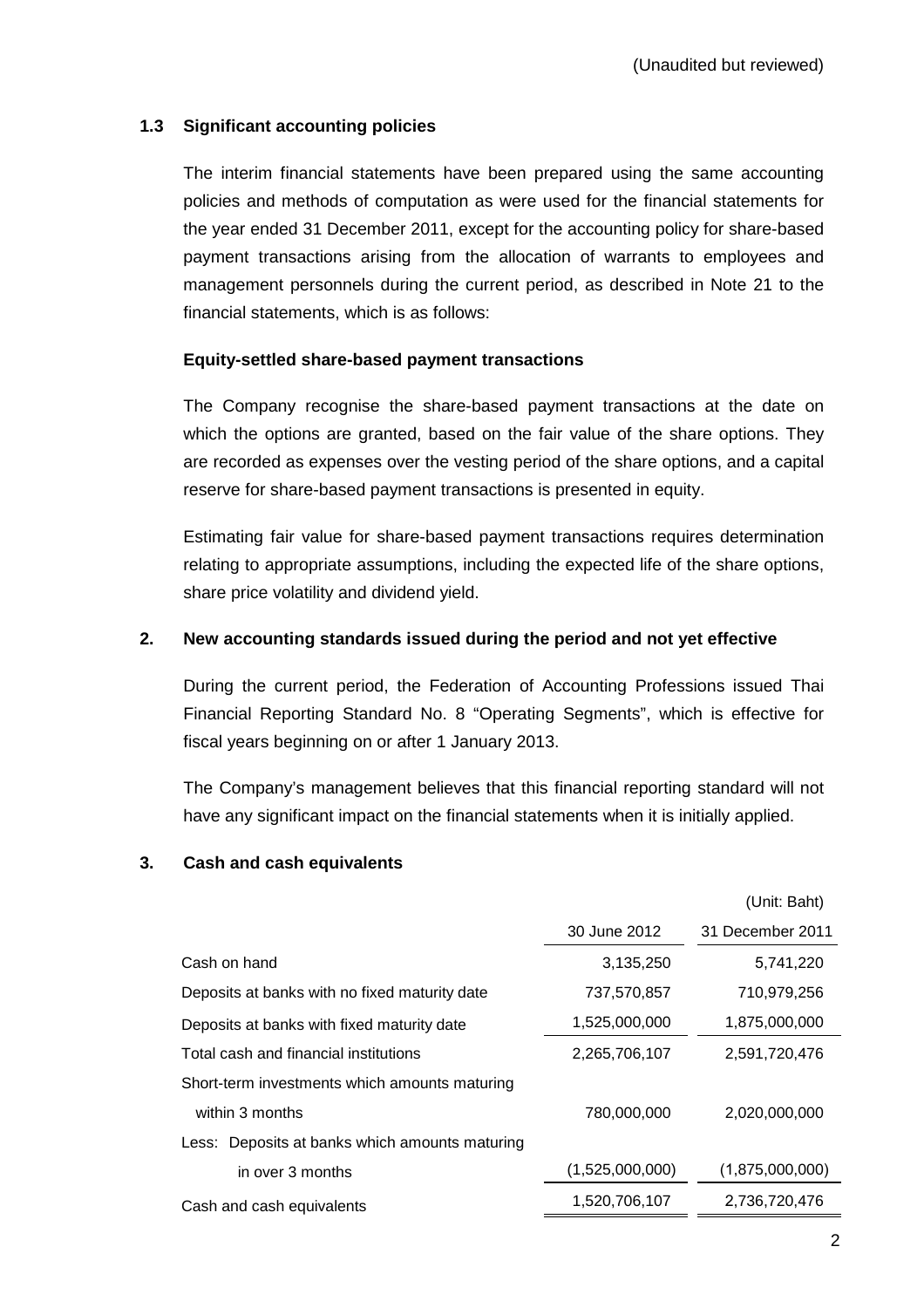As at 30 June 2012, interest rates of saving account, fixed account and promissory notes are 0.63% - 6.10% per annum (31 December 2011: 0.75% - 6.10% per annum).

#### **4. Premium receivables**

 The balances as at 30 June 2012 and 31 December 2011 of premium receivables are classified by aging from the maturity date under the stipulated credit terms as follows:

(Unit: Baht)

|                           | 30 June 2012  |                 |               |  |
|---------------------------|---------------|-----------------|---------------|--|
|                           | Due from      | Due from agents |               |  |
|                           | insured       | and brokers     | Total         |  |
| Not yet due               | 2,736,402,741 | 68,941,456      | 2,805,344,197 |  |
| Not over 30 days          | 3,194,997     | 16,383,870      | 19,578,867    |  |
| Over 30 days to 60 days   | 8,907,415     | 6,305,558       | 15,212,973    |  |
| Over 60 days to 90 days   | 3,312,433     | 11,642,546      | 14,954,979    |  |
| Over 90 days to 1 year    | 3,934         | 3,827,112       | 3,831,046     |  |
| Over 1 year               | 10,315        | 322,995         | 333,310       |  |
| Total premium receivables | 2,751,831,835 | 107,423,537     | 2,859,255,372 |  |

(Unit: Baht)

|                           | 31 December 2011 |                 |               |  |
|---------------------------|------------------|-----------------|---------------|--|
|                           | Due from         | Due from agents |               |  |
|                           | insured          | and brokers     | Total         |  |
| Not yet due               | 2,243,833,205    | 28,594,810      | 2,272,428,015 |  |
| Not over 30 days          | 1,633,290        | 13,826,807      | 15,460,097    |  |
| Over 30 days to 60 days   | 2,678,410        | 3,149,146       | 5,827,556     |  |
| Over 60 days to 90 days   | 1,223,199        | 2,970,963       | 4,194,162     |  |
| Over 90 days to 1 year    | 799,176          | 13,565,635      | 14,364,811    |  |
| Over 1 year               | 10,315           | 362,489         | 372,804       |  |
| Total premium receivables | 2,250,177,595    | 62,469,850      | 2,312,647,445 |  |

 For premium receivables due form agents and brokers, the Company has stipulated credit term. For overdue premium receivables, the Company has the legal process with such agents and brokers.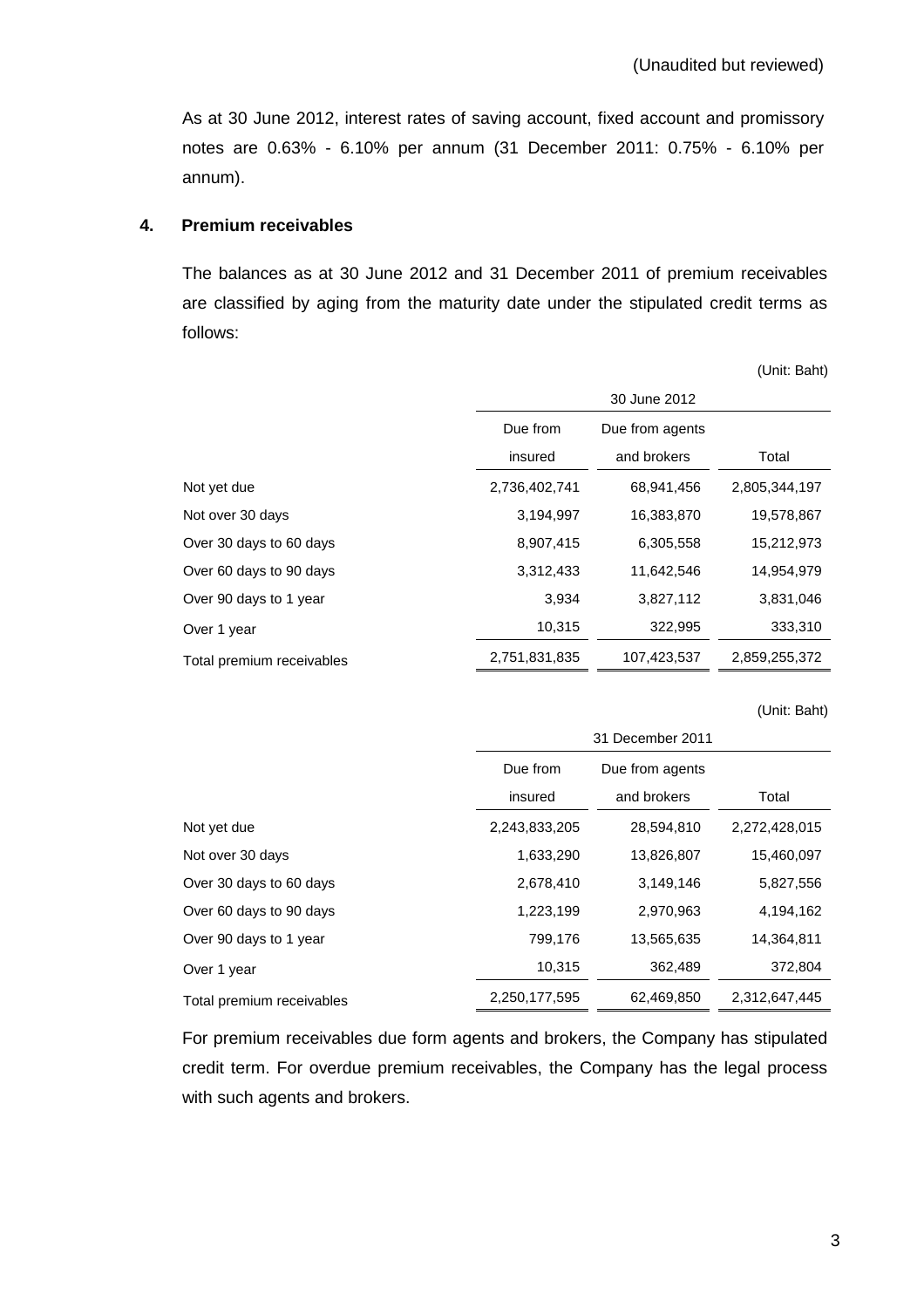#### **5. Reinsurance assets**

|                                              |              | (Unit: Baht)     |
|----------------------------------------------|--------------|------------------|
|                                              | 30 June 2012 | 31 December 2011 |
| Insurance reserve refundable from reinsurers | 41,636,745   | 44,362,258       |
| Amounts due from reinsurers                  | 335,118,917  | 287,692,778      |
| Reinsurance assets                           | 376,755,662  | 332,055,036      |

The balances as at 30 June 2012 and 31 December 2011 of amounts due from reinsurers are classified by aging as follows:

|                                   |              | (Unit: Baht)     |
|-----------------------------------|--------------|------------------|
|                                   | 30 June 2012 | 31 December 2011 |
| Not yet due                       | 335,118,917  | 287,692,778      |
| Total amounts due from reinsurers | 335,118,917  | 287,692,778      |

## **6. Investments in securities**

|                                      |                |                |                | (Unit: Baht)     |
|--------------------------------------|----------------|----------------|----------------|------------------|
|                                      |                | 30 June 2012   |                | 31 December 2011 |
|                                      | Cost/          |                | Cost/          |                  |
|                                      | Amortised cost | Fair value     | Amortised cost | Fair value       |
| <b>Trading investments</b>           |                |                |                |                  |
| Government and state enterprise      |                |                |                |                  |
| securities                           | 1,759,428,718  | 1,757,530,741  |                |                  |
| <b>Equity securities</b>             | 131,905,954    | 102,618,684    | 312,236,412    | 299,019,595      |
| Total                                | 1,891,334,672  | 1,860,149,425  | 312,236,412    | 299,019,595      |
| Less: Unrealised losses              | (31, 185, 247) |                | (13, 216, 817) |                  |
| <b>Total trading investments</b>     | 1,860,149,425  | 1,860,149,425  | 299,019,595    | 299,019,595      |
| Available-for-sale investments       |                |                |                |                  |
| Government and state enterprise      |                |                |                |                  |
| securities                           | 3,107,041,726  | 3,144,666,964  | 2,958,300,610  | 3,026,020,782    |
| Private enterprises debt securities  | 50,000,073     | 50,691,177     | 50,000,157     | 51,417,081       |
| <b>Equity securities</b>             | 6,165,361,395  | 9,828,273,334  | 5,247,888,506  | 7,574,918,105    |
| Unit trusts                          | 1,255,399,676  | 1,334,243,067  | 1,814,664,836  | 1,973,107,798    |
| Foreign unit trusts                  | 721,608,000    | 741,722,508    | 423,350,000    | 407,357,556      |
| Total                                | 11,299,410,870 | 15,099,597,050 | 10,880,118,276 | 13,358,947,452   |
| Add: Unrealised gains                | 3,800,186,180  |                | 2,478,829,176  |                  |
| Total available-for-sale investments | 15,099,597,050 | 15,099,597,050 | 13,358,947,452 | 13,358,947,452   |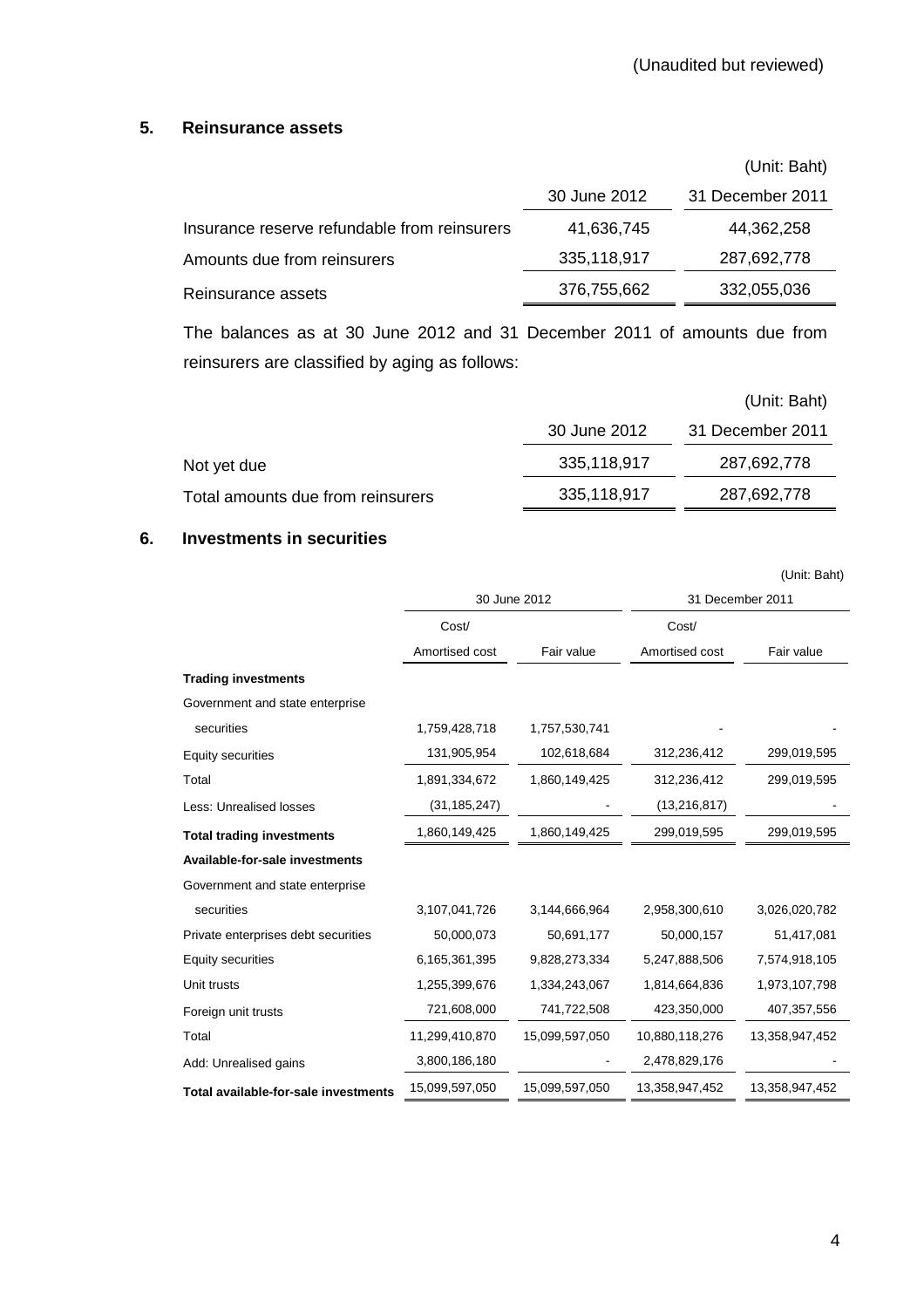# (Unaudited but reviewed)

|                                     |                 |            |                  | (Unit: Baht) |  |
|-------------------------------------|-----------------|------------|------------------|--------------|--|
|                                     | 30 June 2012    |            | 31 December 2011 |              |  |
|                                     | Cost/           |            | Cost/            |              |  |
|                                     | Amortised cost  | Fair value | Amortised cost   | Fair value   |  |
| <b>Held-to-maturity investments</b> |                 |            |                  |              |  |
| Government and state enterprise     |                 |            |                  |              |  |
| securities                          | 75,978,157,549  |            | 64,863,202,582   |              |  |
| Private enterprises debt securities | 20,490,231,939  |            | 17,860,621,815   |              |  |
| Foreign debt securities             | 5,106,096,478   |            | 4,795,515,079    |              |  |
| Deposits at banks which amounts     |                 |            |                  |              |  |
| maturing in over 3 months           | 1,525,000,000   |            | 1,875,000,000    |              |  |
| Total held-to-maturity investments  | 103,099,485,966 |            | 89,394,339,476   |              |  |
| <b>Other investments</b>            |                 |            |                  |              |  |
| Equity securities                   | 29,587,830      |            | 29,587,830       |              |  |
| Foreign equity securities           | 17,074,400      |            |                  |              |  |
| <b>Total other investments</b>      | 46,662,230      |            | 29,587,830       |              |  |

Investments in debt securities as at 30 June 2012 and 31 December 2011 will be matured redemption as follows:

|                                              |                    |                |                | (Unit: Baht)    |
|----------------------------------------------|--------------------|----------------|----------------|-----------------|
|                                              | 30 June 2012       |                |                |                 |
|                                              | Period to maturity |                |                |                 |
|                                              | Within 1 year      | $1 - 5$ years  | Over 5 years   | Total           |
| <b>Trading investments</b>                   |                    |                |                |                 |
| Government and state enterprise securities   |                    | 1,292,691,802  | 466,736,916    | 1,759,428,718   |
| Add (less): Unrealised gains (losses)        |                    | 2,138,364      | (4,036,341)    | (1,897,977)     |
| <b>Total trading investments</b>             |                    | 1,294,830,166  | 462,700,575    | 1,757,530,741   |
| <b>Available-for-sale investments</b>        |                    |                |                |                 |
| Government and state enterprise securities   |                    | 1,526,997,379  | 1,580,044,347  | 3,107,041,726   |
| Private enterprises debt securities          | 50,000,073         |                |                | 50,000,073      |
| Total                                        | 50,000,073         | 1,526,997,379  | 1,580,044,347  | 3,157,041,799   |
| Add: Unrealised gains                        | 691,104            | 7,174,646      | 30,450,592     | 38,316,342      |
| Total available-for-sale debt investments    | 50,691,177         | 1,534,172,025  | 1,610,494,939  | 3,195,358,141   |
| <b>Held-to-maturity investments</b>          |                    |                |                |                 |
| Government and state enterprise securities   | 2,942,320,544      | 9,502,964,356  | 63,532,872,649 | 75,978,157,549  |
| Private enterprises debt securities          | 2,470,000,000      | 4,347,000,000  | 13,673,231,939 | 20,490,231,939  |
| Foreign debt securities                      |                    | 3,460,152,908  | 1,645,943,570  | 5,106,096,478   |
| Deposits at banks which amounts maturing in  |                    |                |                |                 |
| over 3 months                                | 825,000,000        | 700,000,000    |                | 1,525,000,000   |
| Total held-to-maturity debt investments, net | 6,237,320,544      | 18,010,117,264 | 78,852,048,158 | 103,099,485,966 |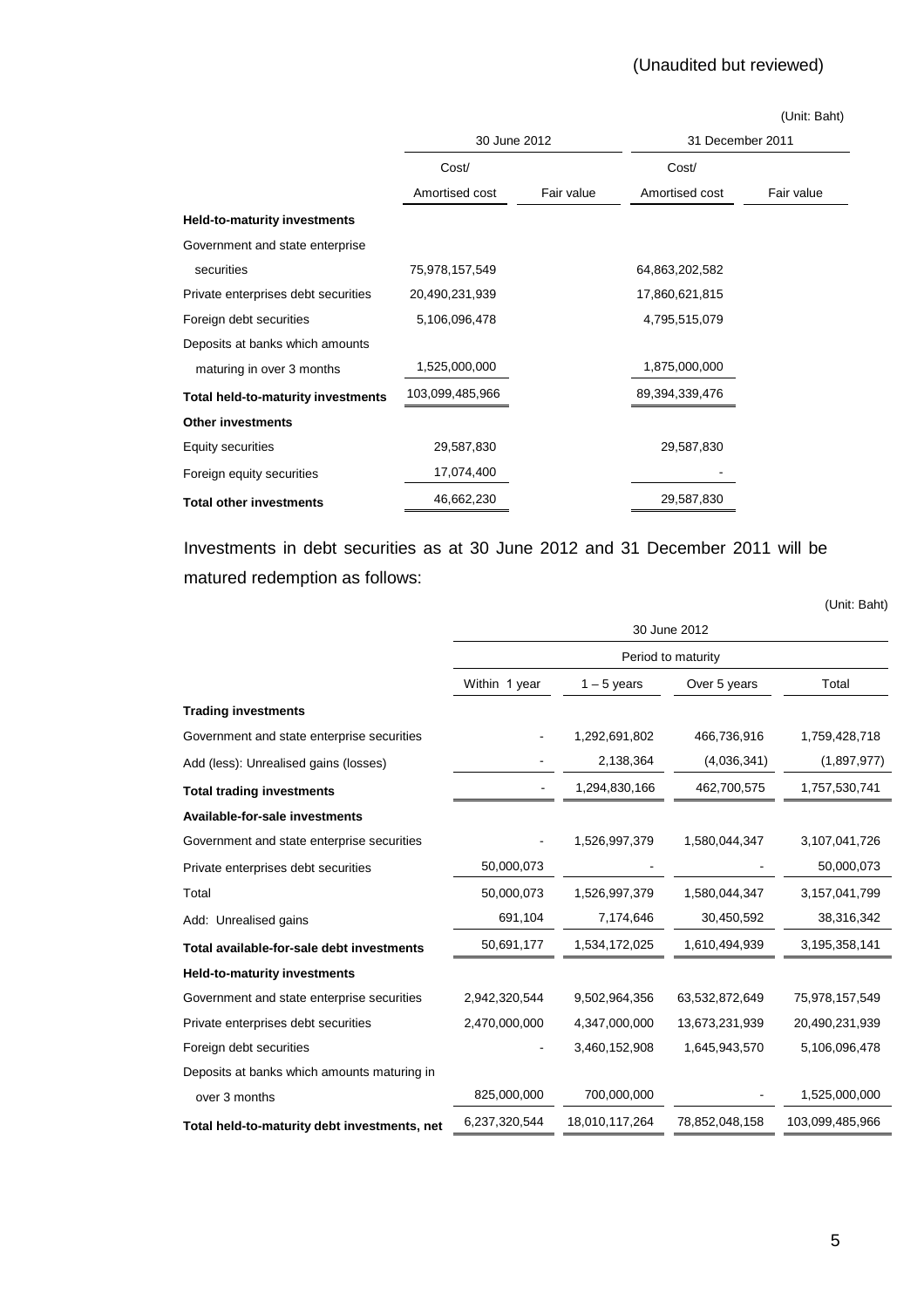(Unit: Baht)

|                                              | 31 December 2011   |                |                |                |  |
|----------------------------------------------|--------------------|----------------|----------------|----------------|--|
|                                              | Period to maturity |                |                |                |  |
|                                              | Within 1 year      | $1 - 5$ years  | Over 5 years   | Total          |  |
| Available-for-sale investments               |                    |                |                |                |  |
| Government and state enterprise securities   |                    | 1,263,769,233  | 1,694,531,377  | 2,958,300,610  |  |
| Private enterprises debt securities          | 50,000,157         |                |                | 50,000,157     |  |
| Total                                        | 50,000,157         | 1,263,769,233  | 1,694,531,377  | 3,008,300,767  |  |
| Add: Unrealised gains                        | 1,416,923          | 1,910,708      | 65,809,465     | 69,137,096     |  |
| Total available-for-sale debt investments    | 51,417,080         | 1,265,679,941  | 1,760,340,842  | 3,077,437,863  |  |
| Held-to-maturity debt investments            |                    |                |                |                |  |
| Government and state enterprise securities   | 1,428,831,067      | 7,386,680,543  | 56,047,690,972 | 64,863,202,582 |  |
| Private enterprises debt securities          | 4,770,000,000      | 3,756,000,000  | 9,334,621,815  | 17,860,621,815 |  |
| Foreign debt securities                      |                    | 2,969,473,362  | 1,826,041,717  | 4,795,515,079  |  |
| Deposits at banks which amounts maturing in  |                    |                |                |                |  |
| over 3 months                                | 1,575,000,000      | 300,000,000    |                | 1,875,000,000  |  |
| Total held-to-maturity debt investments, net | 7,773,831,067      | 14,412,153,905 | 67,208,354,504 | 89,394,339,476 |  |

 As at 30 June 2012, the Company has pledged government and state enterprise bonds as life assurance policy reserve and assets pledged with the Registrar in accordance with the Life Assurance Act as mentioned in Notes 19 and 20.

 Details of investments in promissory notes and bills of exchange which contain embedded derivatives as follows:

- (a) As at 30 June 2012, the Company has investments of Baht 1,500 million (31 December 2011: Baht 1,800 million) in promissory notes and bills of exchange, which have been classified as held-to-maturity investments and are presented at amortised cost. Such notes were issued by local banks and branches of foreign commercial banks, have remaining lives of 8 - 9 years, and contain conditions related to early redemption rights or put options obliging the Company to purchase additional notes released by issuers.
- (b) As at 30 June 2012, the Company has investments of Baht 1,450 million (31 December 2011: Baht 1,330 million) in promissory notes and bills of exchange, which have been classified as held-to-maturity investments and are presented at amortised cost. Such notes were issued by branches of foreign commercial banks, have remaining lives of 4 years, and contain conditions whereby settlement of principal and interest is to be received on the maturity date per the agreement.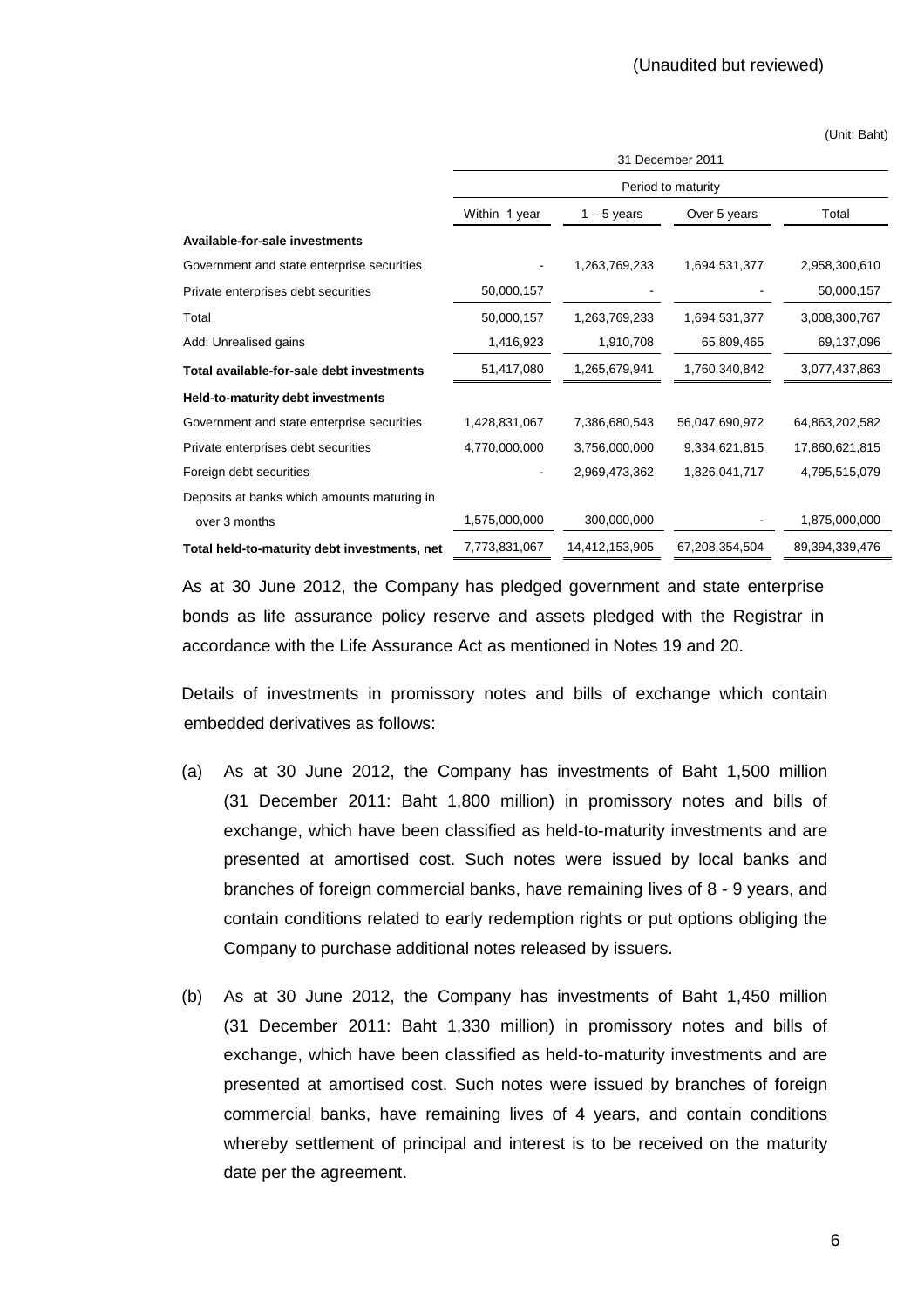- (c) As at 30 June 2012, the Company has investments of Baht 3,600 million (31 December 2011: Baht 600 million) in promissory notes and bills of exchange, which have been classified as held-to-maturity investments and are presented at amortised cost. Such notes were issued by branches of foreign commercial banks, have remaining lives of 8 - 10 years, and contain conditions whereby settlement of interest is to be received based on the rate of return of government bond (CMT Index) or the interest rate of fixed deposit (6mTHBFIX).
- (d) As at 30 June 2012, the Company has investments of Baht 1,400 million (31 December 2011: Baht 900 million) in promissory notes and bills of exchange, which have been classified as held-to-maturity investments and are presented at amortised cost. Such notes were issued by branches of foreign commercial banks, have remaining lives of 8 - 10 years, and contain conditions whereby settlement of principal is based on the credit event.

 The promissory notes and bills of exchange contain embedded derivatives that are not closely related to the host contract instruments, except for structured note as described in (b).

The Company recorded gains (losses) from investments in securities for the threemonth and six-month periods ended 30 June 2012 and 2011 by included the following.

|               |                                                                | For the six-month periods                                                                                                                       |  |
|---------------|----------------------------------------------------------------|-------------------------------------------------------------------------------------------------------------------------------------------------|--|
| ended 30 June |                                                                | ended 30 June                                                                                                                                   |  |
| 2011          | 2012                                                           | 2011                                                                                                                                            |  |
|               |                                                                | 24,009,688                                                                                                                                      |  |
|               |                                                                |                                                                                                                                                 |  |
|               |                                                                | 139,050,235                                                                                                                                     |  |
|               |                                                                |                                                                                                                                                 |  |
|               |                                                                | (4,350,000)                                                                                                                                     |  |
|               |                                                                | 158,709,923                                                                                                                                     |  |
|               | 2012<br>117,920,304<br>5,393,113<br>(5,461,100)<br>117,852,317 | For the three-month periods<br>9.406.924<br>127,563,382<br>118,440,593<br>180,515,870<br>(4,300,000)<br>7,413,900<br>123,547,517<br>315,493,152 |  |

7

 $\mathbf{u}$  (  $\mathbf{u}$  )  $\mathbf{u}$  (  $\mathbf{u}$ )  $\mathbf{u}$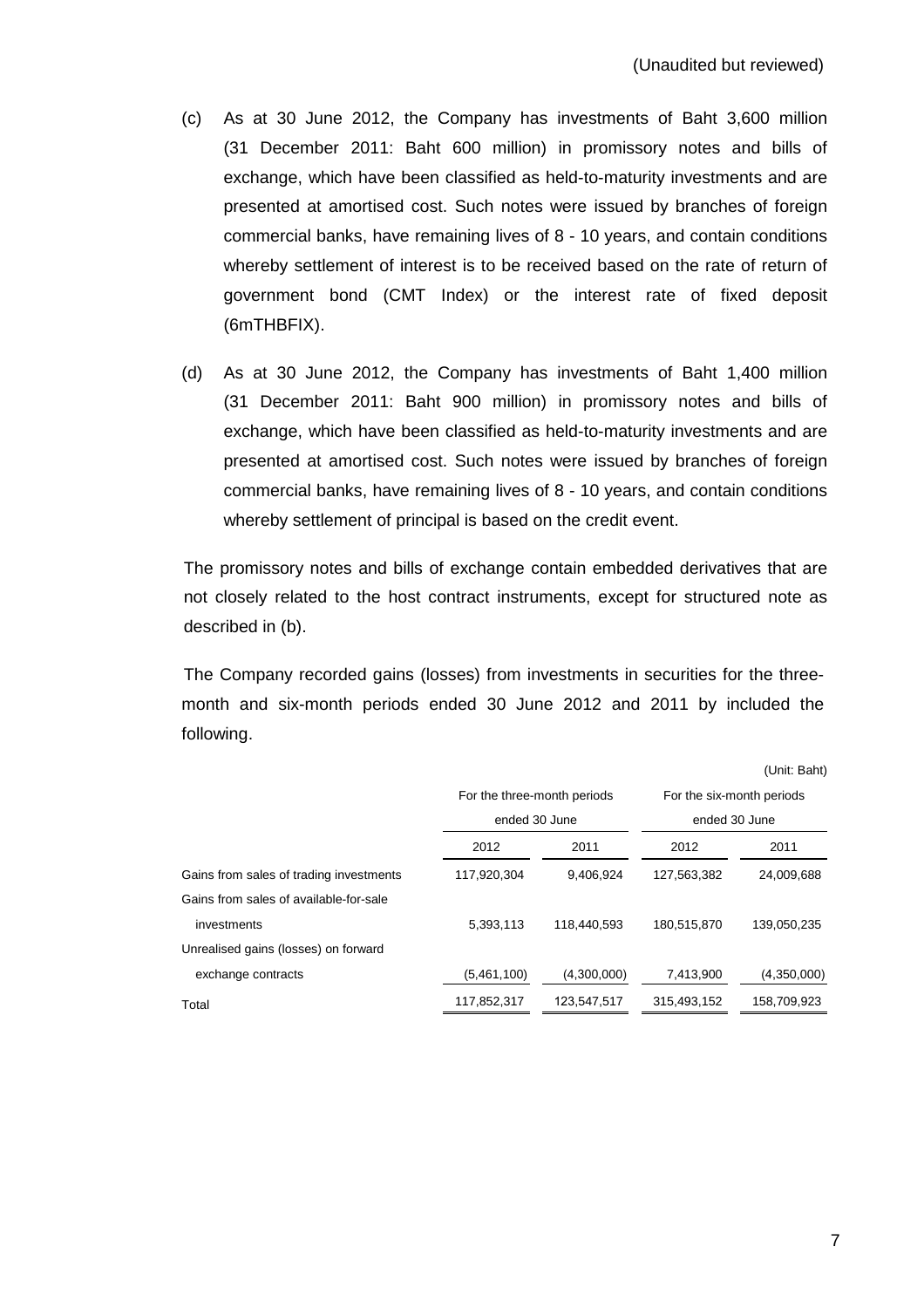## **7. Loans and accrued interest**

 As at 30 June 2012 and 31 December 2011, the balances of loans and accrued interest are aged by principal and accrued interest as follows:

|                                  |                |                          |                |           |              |          |               |             | (Unit: Baht)  |
|----------------------------------|----------------|--------------------------|----------------|-----------|--------------|----------|---------------|-------------|---------------|
|                                  |                |                          |                |           | 30 June 2012 |          |               |             |               |
| Outstanding period               | Policy loans   |                          | Mortgage loans |           | Other Ioans  |          |               | Total       |               |
|                                  |                | Accrued                  |                | Accrued   |              | Accrued  |               | Accrued     |               |
|                                  | Principal      | interest                 | Principal      | interest  | Principal    | interest | Principal     | interest    | Total         |
| Current                          | 2,113,382,960  | 158,987,770              | 268,130,942    | 33,740    | 19,311,325   |          | 2,400,825,227 | 159,021,510 | 2,559,846,737 |
| Overdue:                         |                |                          |                |           |              |          |               |             |               |
| Less than 6 months               | $\blacksquare$ | $\sim$                   | 881,328        | 11,900    | 21,458       | $\sim$   | 902,786       | 11,900      | 914,686       |
| Over 12 months                   |                | $\overline{\phantom{a}}$ | 1,239,498      | 79,478    | 104,513      | 3,353    | 1,344,011     | 82,831      | 1,426,842     |
| Total                            | 2,113,382,960  | 158,987,770              | 270,251,768    | 125,118   | 19,437,296   | 3,353    | 2,403,072,024 | 159,116,241 | 2,562,188,265 |
| Less: Allowance for doubtful     |                |                          |                |           |              |          |               |             |               |
| accounts                         |                | $\sim$                   | (66, 408)      | (79, 478) |              | $\sim$   | (66, 408)     | (79, 478)   | (145, 886)    |
| Loans and accrued interest - net | 2,113,382,960  | 158,987,770              | 270, 185, 360  | 45,640    | 19,437,296   | 3,353    | 2,403,005,616 | 159,036,763 | 2,562,042,379 |

31 December 2011 Outstanding period Policy loans Mortgage loans Other loans Total Accrued Accrued Accrued Accrued Principal interest Principal interest Principal interest Principal interest Total Current 1,939,305,479 136,778,194 155,587,371 38,546 16,145,621 - 2,111,038,471 136,816,740 2,247,855,211 Overdue: Less than 6 months - - 724,652 4,308 - - 724,652 4,308 728,960 6 - 12 months - - - - 14,592 - 14,592 - 14,592 Over 12 months **1.000 12 1.000 12 1.000 12 1.000 12 1.000 12 1.000 12 1.000 1** 1.371,145 **82,831** 1,453,976 Total 1,939,305,479 136,778,194 157,570,543 122,332 16,272,838 3,353 2,113,148,860 136,903,879 2,250,052,739 Less: Allowance for doubtful accounts - - (66,408) (79,478) - - (66,408) (79,478) (145,886) Loans and accrued interest - net 1,939,305,479 136,778,194 157,504,135 42,854 16,272,838 3,353 2,113,082,452 136,824,401 2,249,906,853

 Loans provided to employees are in accordance with employee's benefits plan under a credit line of Baht 100,000 or less for personal guarantee loans. In case of secured loans, the credit line is not to exceed 50 times the employee's salary. The interest rates for the loans charge at the rates of 6% and 5% per annum, respectively. As at 30 June 2012, loans to employees and agents totaled Baht 71 million (31 December 2011: Baht 67 million).

## **8. Property and equipment**

|                              |            |                                   |             |                                  |                |                          |                 | (Unit: Baht) |
|------------------------------|------------|-----------------------------------|-------------|----------------------------------|----------------|--------------------------|-----------------|--------------|
|                              |            | <b>Buildings</b><br>and buildings |             | Office furniture.<br>fixture and |                | Properties               | Construction in |              |
|                              | Land       | improvements                      | Condominium | equipment                        | Motor vehicles | foreclosed               | progress        | Total        |
| Net book value as            |            |                                   |             |                                  |                |                          |                 |              |
| at 31 December 2011          | 72,476,800 | 97,153,930                        | 21,673,665  | 103,749,348                      | 6,261,501      | 5,100,027                | $\sim$          | 306,415,271  |
| Additions - at cost          | 24.764.090 | 1,056,291                         | ٠           | 23,512,048                       | 43,870         |                          | 6,440,000       | 55,816,299   |
| Disposals - net book value   |            | ۰                                 | ٠           | (52, 257)                        |                | $\overline{\phantom{a}}$ |                 | (52, 257)    |
| Depreciation charges for the |            |                                   |             |                                  |                |                          |                 |              |
| period                       | ۰          | (9,512,620)                       | (915, 824)  | (24, 701, 702)                   | (1,751,633)    | (22,500)                 |                 | (36,904,279) |
| Net book value as            |            |                                   |             |                                  |                |                          |                 |              |
| at 30 June 2012              | 97,240,890 | 88,697,601                        | 20,757,841  | 102,507,437                      | 4,553,738      | 5,077,527                | 6,440,000       | 325,275,034  |

(Unit: Baht)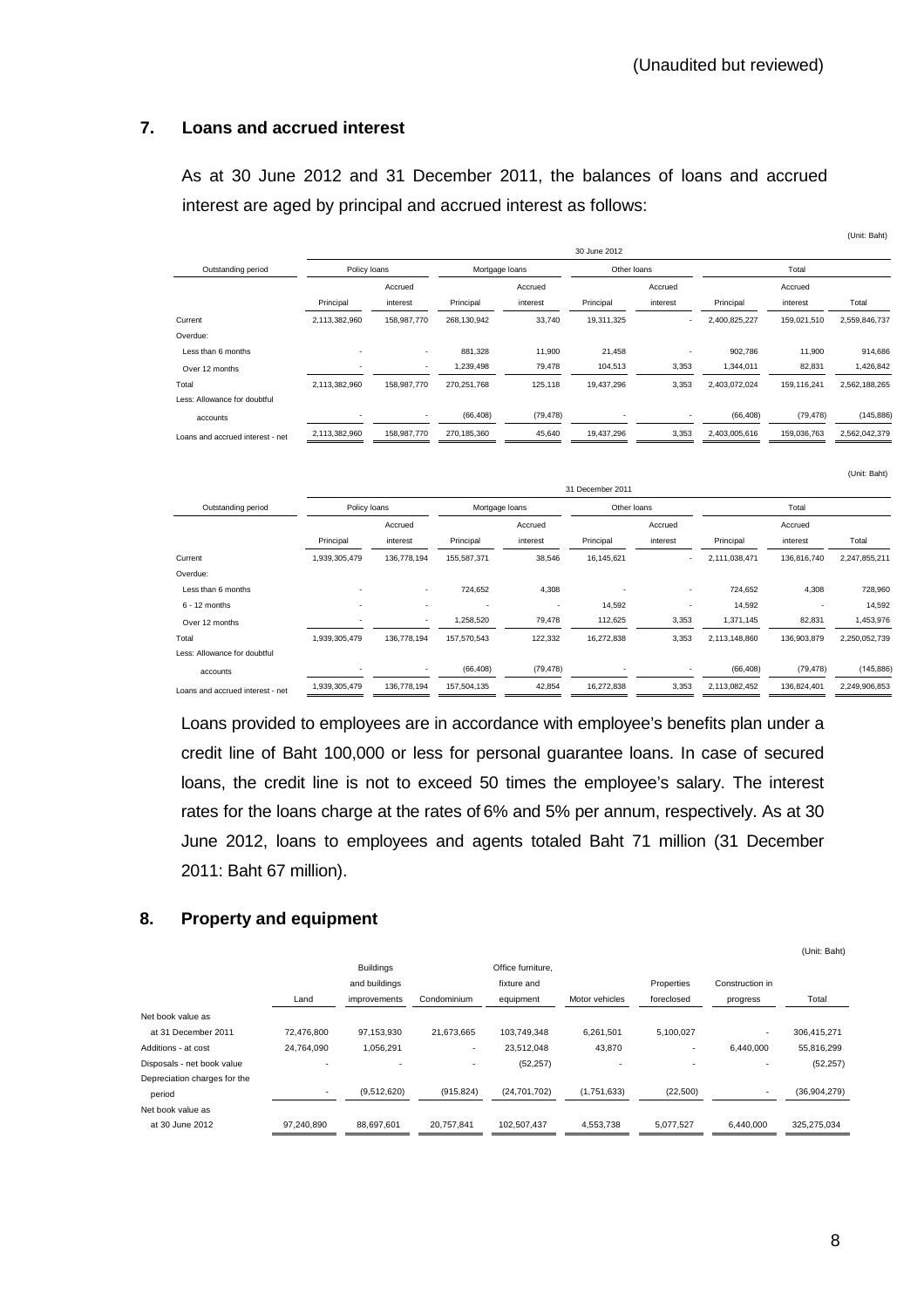## **9. Other assets**

|                                      |              | (Unite: Baht)    |
|--------------------------------------|--------------|------------------|
|                                      | 30 June 2012 | 31 December 2011 |
| Prepaid rental expenses              | 99,322,885   | 105,235,731      |
| Receivable from sales of investments | 118,533,152  | 5,651,811        |
| Prepaid expenses                     | 42,916,456   | 32,565,528       |
| <b>Deposits</b>                      | 17,498,928   | 24,770,787       |
| <b>Others</b>                        | 10,441,671   | 11,384,269       |
| Total                                | 288,713,092  | 179,608,126      |

#### **10**. **Due to reinsurers**

|                         |              | (Unit: Baht)     |
|-------------------------|--------------|------------------|
|                         | 30 June 2012 | 31 December 2011 |
| Outward premium payable | 452,035,886  | 266,778,378      |
| Total due to reinsurers | 452,035,886  | 266,778,378      |
|                         |              |                  |

## **11. Life policy reserve**

|                                             |                 | (Unit: Baht)     |
|---------------------------------------------|-----------------|------------------|
|                                             | 30 June 2012    | 31 December 2011 |
| Beginning balance                           | 88,386,403,850  | 68,189,797,590   |
| Life policy reserve for premium received    |                 |                  |
| during the period and reserve for           |                 |                  |
| enforced policy benefit and other claims    | 15,833,764,180  | 25,096,628,836   |
| Benefit paid for death, maturity, surrender |                 |                  |
| and other claims                            | (3,017,779,717) | (4,900,022,576)  |
| Ending balance                              | 101,202,388,313 | 88,386,403,850   |

## **12. Unpaid policy benefits**

|                  |              | (Unit: Baht)     |
|------------------|--------------|------------------|
|                  | 30 June 2012 | 31 December 2011 |
| Death benefit    | 94,105,184   | 81,726,023       |
| Maturity payment | 810,707      | 862,107          |
| Total            | 94,915,891   | 82,588,130       |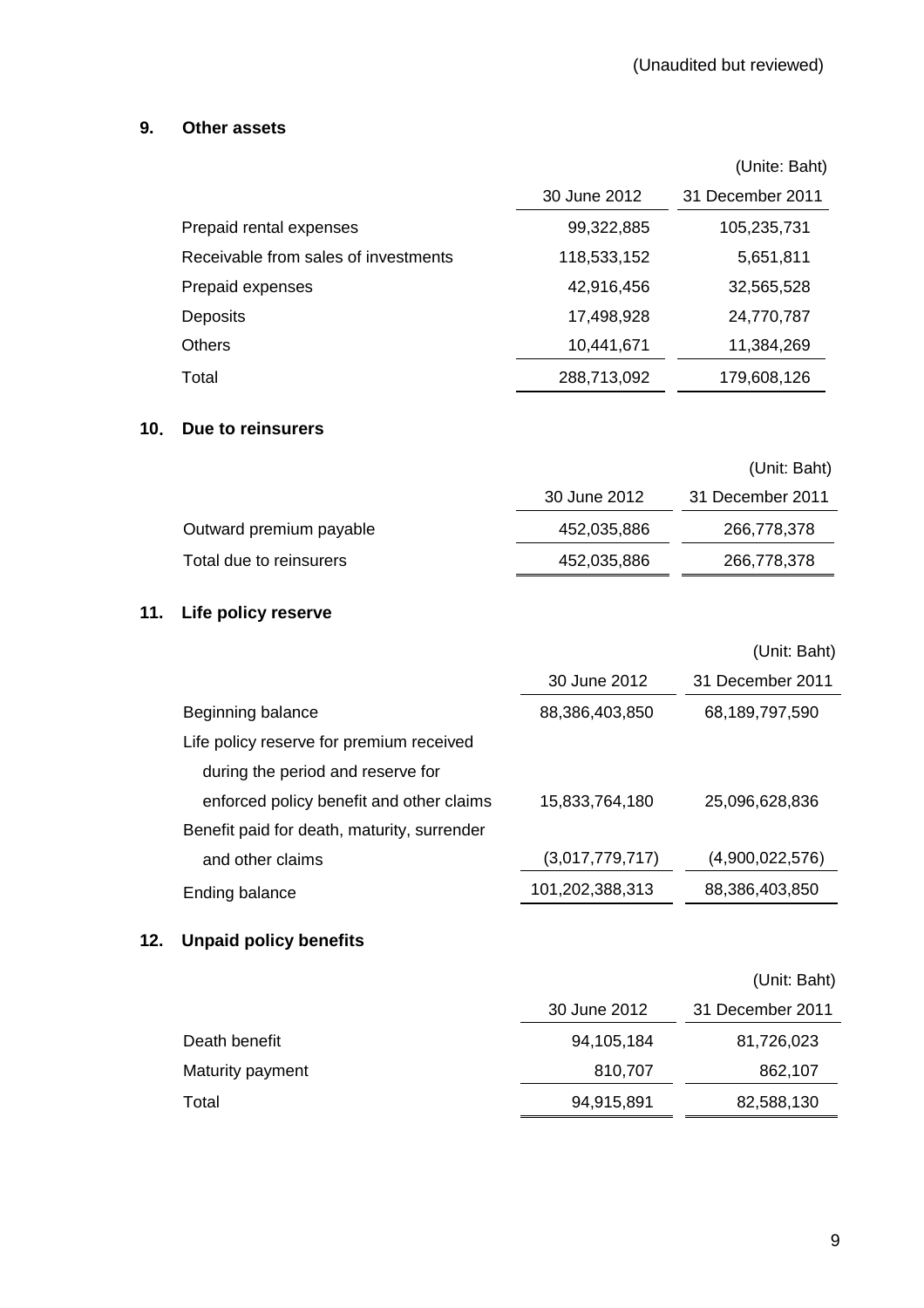## **13. Loss reserves and outstanding claims**

|                                          |               | (Unit: Baht)     |
|------------------------------------------|---------------|------------------|
|                                          | 30 June 2012  | 31 December 2011 |
| Beginning balance                        | 333,830,276   | 320,619,427      |
| Claims and loss adjustment expenses for  |               |                  |
| the period                               | 955,934,401   | 1,799,686,133    |
| Claims and loss adjustment expenses paid |               |                  |
| during the period                        | (983,827,578) | (1,786,475,284)  |
| Ending balance                           | 305,937,099   | 333,830,276      |

#### **14. Premium reserve**

## **14.1 Unearned premium reserve**

|                                       |                 | (Unit: Baht)     |
|---------------------------------------|-----------------|------------------|
|                                       | 30 June 2012    | 31 December 2011 |
| Beginning balance                     | 1,085,196,967   | 1,013,363,551    |
| Premium written for the period        | 1,462,923,961   | 2,712,992,417    |
| Premium earned for the current period | (1,481,977,534) | (2,641,159,001)  |
| Ending balance                        | 1,066,143,394   | 1,085,196,967    |

## **14.2 Unexpired risk reserve**

|                            |                | (Unit: Baht)     |
|----------------------------|----------------|------------------|
|                            | 30 June 2012   | 31 December 2011 |
| Beginning balance          | 759,637,877    | 780,289,934      |
| Decrease during the period | (20, 474, 303) | (20,652,057)     |
| Ending balance             | 739,163,574    | 759,637,877      |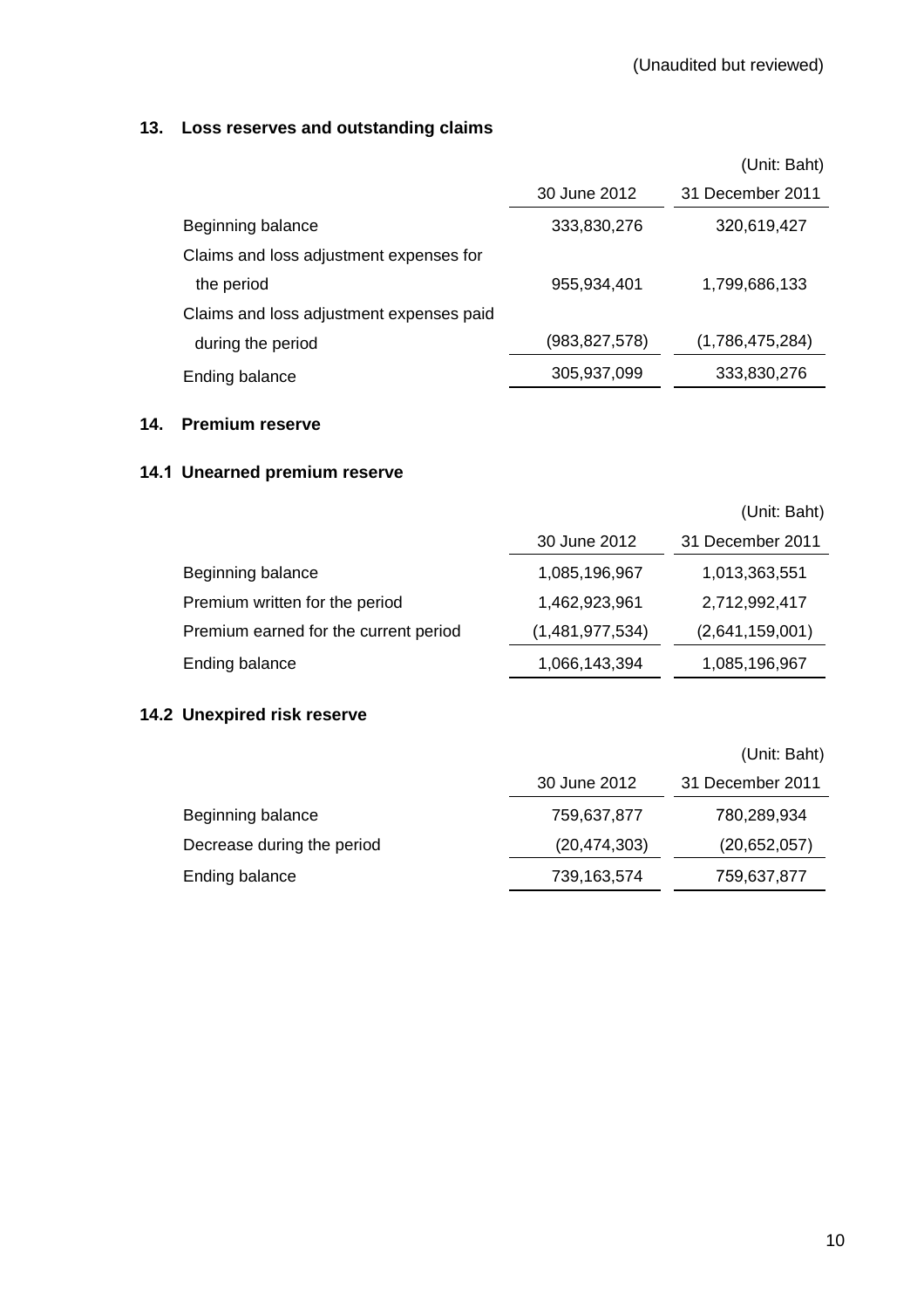## **15. Other liabilities**

|                                           |               | (Unit: Baht)     |
|-------------------------------------------|---------------|------------------|
|                                           | 30 June 2012  | 31 December 2011 |
| Accrued commission expenses               | 522,543,481   | 420,500,352      |
| Accrued expenses                          | 172,942,152   | 138,228,344      |
| Withholding tax payable                   | 14,186,095    | 21,413,594       |
| Premium received for policies not yet     |               |                  |
| approved                                  | 702,797,158   | 72,012,505       |
| Amounts received awaiting transfer        | 284,978,654   | 95,778,232       |
| Unpaid benefits to life policies exempted |               |                  |
| premium                                   | 97,551,802    | 95,767,729       |
| Forward contracts payables                | 49,095,500    | 56,231,300       |
| Payable from purchases of investments     | 2,283,733     | 72,303,102       |
| <b>Others</b>                             | 74,953,021    | 76,626,246       |
| Total                                     | 1,921,331,596 | 1,048,861,404    |

## **16. Underwriting information reported by insurance categories**

 Underwriting information classified by insurance categories for the three-month period ended 30 June 2012 is as follows:

|                                                |                  |                  |            | (Unit: Baht)    |
|------------------------------------------------|------------------|------------------|------------|-----------------|
|                                                | Traditional      | Life annuity     |            |                 |
|                                                | products -       | products -       |            |                 |
|                                                | no participating | no participating | Personal   |                 |
|                                                | dividend         | dividend         | accident   | Total           |
| <b>Underwriting income</b>                     |                  |                  |            |                 |
| Premium written                                | 10,070,364,172   | 9,679,561        | 10,894,012 | 10,090,937,745  |
| Add (less): Premium ceded                      | (107, 868, 729)  |                  | 37,021     | (107, 831, 708) |
| Net premium written                            | 9,962,495,443    | 9,679,561        | 10,931,033 | 9,983,106,037   |
| Add (less): Unearned premium reserve           | (10, 591, 555)   |                  | 396,124    | (10, 195, 431)  |
| <b>Total underwriting income</b>               | 9,951,903,888    | 9,679,561        | 11,327,157 | 9,972,910,606   |
| <b>Underwriting expenses</b>                   |                  |                  |            |                 |
| Life policy reserve increase from prior period | 7,053,323,401    | 7,550,058        |            | 7,060,873,459   |
| Benefit payments to life policies and benefit  |                  |                  |            |                 |
| adjustment expenses                            | 1,568,985,889    |                  |            | 1,568,985,889   |
| Claims and losses adjustment expenses          | 338,686,832      | 4,917            | 1,425,082  | 340,116,831     |
| Commissions and brokerage expenses             | 744,680,655      | 3,815,610        | 237,638    | 748,733,903     |
| Sales promotion expenses                       | 21,355,085       |                  | 11,671     | 21,366,756      |
| Other underwriting expenses                    | 6,554,471        | 6,507            | 7,470      | 6,568,448       |
| <b>Total underwriting expenses</b>             | 9,733,586,333    | 11,377,092       | 1,681,861  | 9,746,645,286   |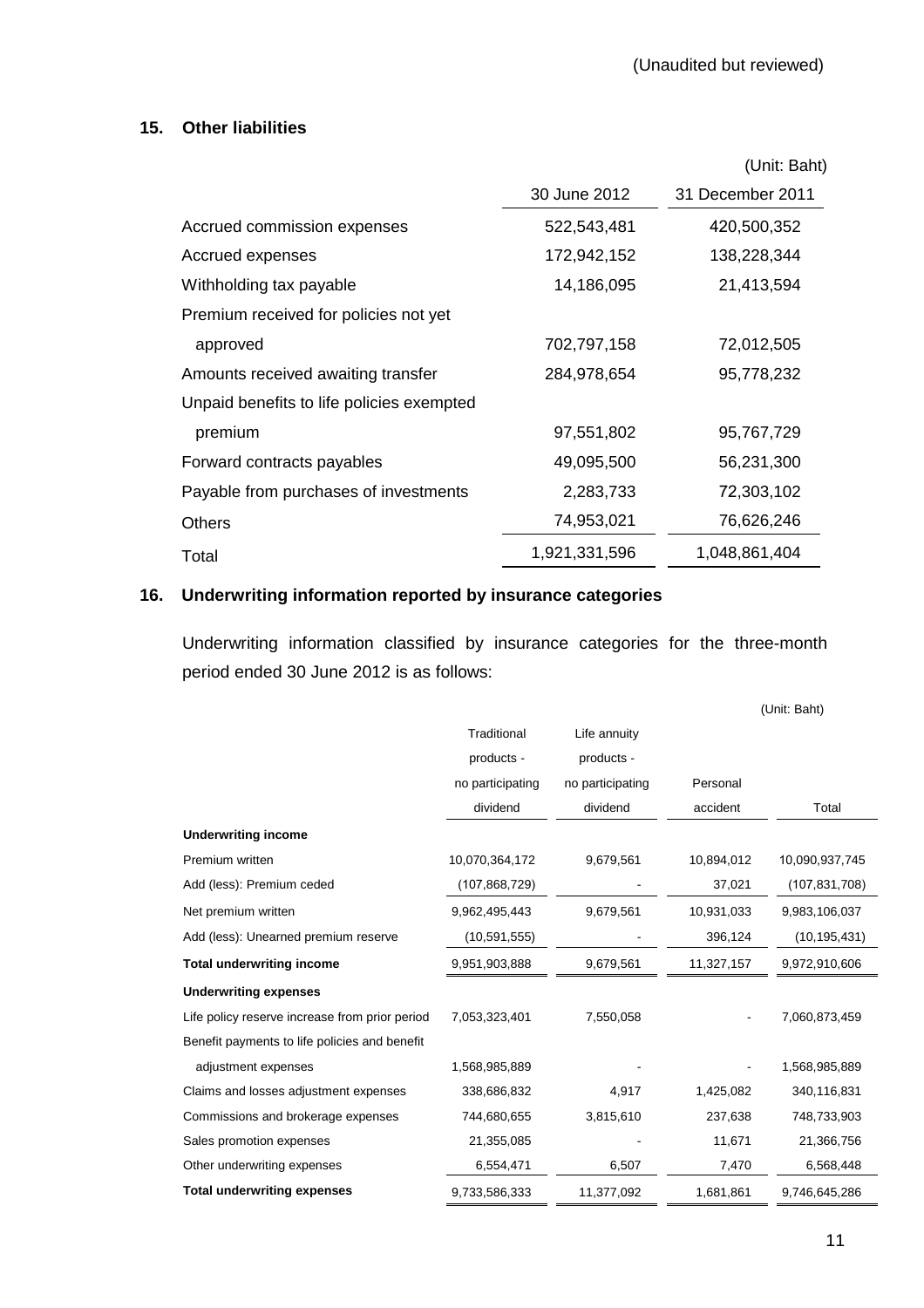Underwriting information classified by insurance categories for the three-month period ended 30 June 2011 is as follows:

|                                                |                  |                  |            | (Unit: Baht)   |
|------------------------------------------------|------------------|------------------|------------|----------------|
|                                                | Traditional      | Life annuity     |            |                |
|                                                | products -       | products -       |            |                |
|                                                | no participating | no participating | Personal   |                |
|                                                | dividend         | dividend         | accident   | Total          |
| <b>Underwriting income</b>                     |                  |                  |            |                |
| Premium written                                | 8,050,644,414    | 13,337,055       | 11,884,322 | 8,075,865,791  |
| Less: Premium ceded                            | (83, 431, 602)   |                  | (364, 836) | (83, 796, 438) |
| Net premium written                            | 7,967,212,812    | 13,337,055       | 11,519,486 | 7,992,069,353  |
| Add (less): Unearned premium reserve           | (33,698,898)     |                  | 455,934    | (33, 242, 964) |
| <b>Total underwriting income</b>               | 7,933,513,914    | 13,337,055       | 11,975,420 | 7,958,826,389  |
| <b>Underwriting expenses</b>                   |                  |                  |            |                |
| Life policy reserve increase from prior period | 4,724,161,023    | 8,047,565        |            | 4,732,208,588  |
| Benefit payments to life policies and benefit  |                  |                  |            |                |
| adjustment expenses                            | 1,217,854,441    |                  |            | 1,217,854,441  |
| Losses and losses adjustment expenses          | 381,798,137      | 9,044            | 2,436,867  | 384,244,048    |
| Commissions and brokerage expenses             | 677,348,950      | 3,236,586        | 157,600    | 680,743,136    |
| Sales promotion expenses                       | 145,051,465      | 219,035          | 218,893    | 145,489,393    |
| Other underwriting expenses                    | 5,083,677        | 8,343            | 7,674      | 5,099,694      |
| <b>Total underwriting expenses</b>             | 7,151,297,693    | 11,520,573       | 2,821,034  | 7,165,639,300  |

 Underwriting information classified by insurance categories for the six-month period ended 30 June 2012 is as follows:

|                                                |                  |                  |            | (Unit: Baht)   |
|------------------------------------------------|------------------|------------------|------------|----------------|
|                                                | Traditional      | Life annuity     |            |                |
|                                                | products -       | products -       |            |                |
|                                                | no participating | no participating | Personal   |                |
|                                                | dividend         | dividend         | accident   | Total          |
| <b>Underwriting income</b>                     |                  |                  |            |                |
| Premium written                                | 19,024,226,931   | 37,507,492       | 22,176,513 | 19,083,910,936 |
| Add (less): Premium ceded                      | (327,090,978)    |                  | 37,021     | (327,053,957)  |
| Net premium written                            | 18,697,135,953   | 37,507,492       | 22,213,534 | 18,756,856,979 |
| Add: Unearned premium reserve                  | 18,487,746       |                  | 565,827    | 19,053,573     |
| <b>Total underwriting income</b>               | 18,715,623,699   | 37,507,492       | 22,779,361 | 18,775,910,552 |
| <b>Underwriting expenses</b>                   |                  |                  |            |                |
| Life policy reserve increase from prior period | 12,786,447,001   | 29,537,462       |            | 12,815,984,463 |
| Benefit payments to life policies and benefit  |                  |                  |            |                |
| adjustment expenses                            | 3,229,744,795    | 153,504          |            | 3,229,898,299  |
| Losses and losses adjustment expenses          | 689,412,456      | 22,032           | 2,850,565  | 692,285,053    |
| Commissions and brokerage expenses             | 1,503,291,346    | 6,862,449        | 479,105    | 1,510,632,900  |
| Sales promotion expenses                       | 183,240,202      | 367,227          | 223,027    | 183,830,456    |
| Other underwriting expenses                    | 12,213,348       | 24,476           | 14,865     | 12,252,689     |
| <b>Total underwriting expenses</b>             | 18,404,349,148   | 36,967,150       | 3,567,562  | 18,444,883,860 |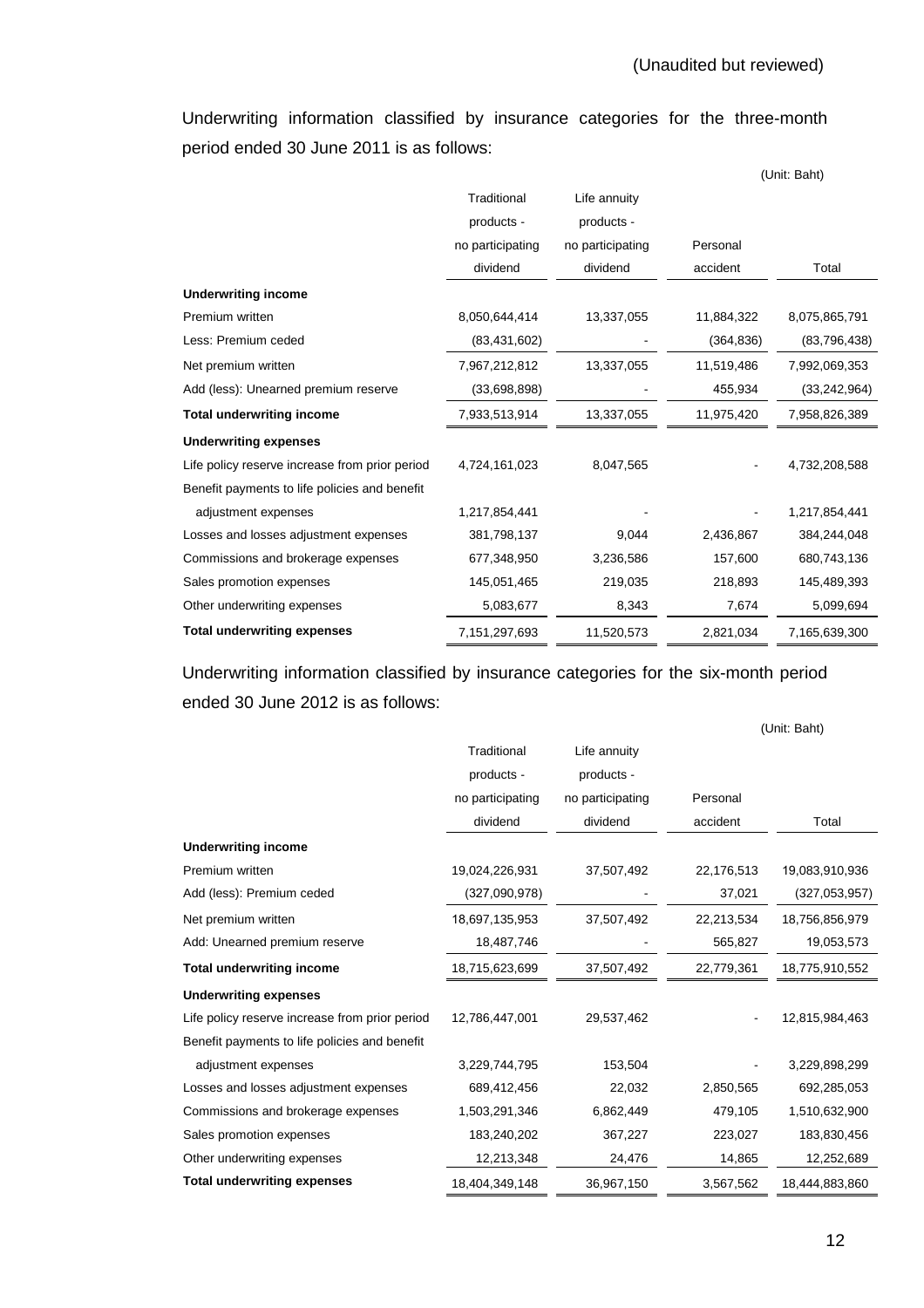Underwriting information classified by insurance categories for the six-month period ended 30 June 2011 is as follows:

|                                                |                  |                  |            | (Unit: Baht)   |
|------------------------------------------------|------------------|------------------|------------|----------------|
|                                                | Traditional      | Life annuity     |            |                |
|                                                | products -       | products -       |            |                |
|                                                | no participating | no participating | Personal   |                |
|                                                | dividend         | dividend         | accident   | Total          |
| <b>Underwriting income</b>                     |                  |                  |            |                |
| Premium written                                | 16,051,932,782   | 19,904,595       | 23,591,082 | 16,095,428,459 |
| Less: Premium ceded                            | (221,260,524)    |                  | (808, 020) | (222,068,544)  |
| Net premium written                            | 15,830,672,258   | 19,904,595       | 22,783,062 | 15,873,359,915 |
| Add (less): Unearned premium reserve           | (54, 371, 880)   |                  | 1,015,623  | (53, 356, 257) |
| <b>Total underwriting income</b>               | 15,776,300,378   | 19,904,595       | 23,798,685 | 15,820,003,658 |
| <b>Underwriting expenses</b>                   |                  |                  |            |                |
| Life policy reserve increase from prior period | 9,461,773,876    | 13,686,183       |            | 9,475,460,059  |
| Benefit payments to life policies and benefit  |                  |                  |            |                |
| adjustment expenses                            | 2,672,663,183    |                  |            | 2,672,663,183  |
| Losses and losses adjustment expenses          | 745,015,193      | 11,961           | 2,935,861  | 747,963,015    |
| Commissions and brokerage expenses             | 1,407,502,520    | 9,406,505        | 319,700    | 1,417,228,725  |
| Sales promotion expenses                       | 229,826,948      | 289,967          | 346,695    | 230,463,610    |
| Other underwriting expenses                    | 9,623,835        | 12,142           | 14,518     | 9,650,495      |
| <b>Total underwriting expenses</b>             | 14,526,405,555   | 23,406,758       | 3,616,774  | 14,553,429,087 |

# **17. Operating expenses**

## (Unit: Baht)

|                                      | For the three-month periods |               | For the six-month periods |             |
|--------------------------------------|-----------------------------|---------------|---------------------------|-------------|
|                                      |                             | ended 30 June | ended 30 June             |             |
|                                      | 2012                        | 2011          | 2012                      | 2011        |
| Personal expenses which is not       |                             |               |                           |             |
| expenses for underwriting and claims | 176,335,653                 | 153,943,832   | 342,990,516               | 306,742,040 |
| Premises and equipment expenses      |                             |               |                           |             |
| which is not expenses for            |                             |               |                           |             |
| underwriting                         | 38,339,636                  | 37,498,134    | 75,800,973                | 74,432,378  |
| Taxes and duties                     | 37,935,028                  | 30.737.796    | 62,199,955                | 57,600,147  |
| Other operating expenses             | 106,335,404                 | 89,856,235    | 197,108,471               | 166,149,516 |
| Total operating expenses             | 358,945,721                 | 312,035,997   | 678.099.915               | 604.924.081 |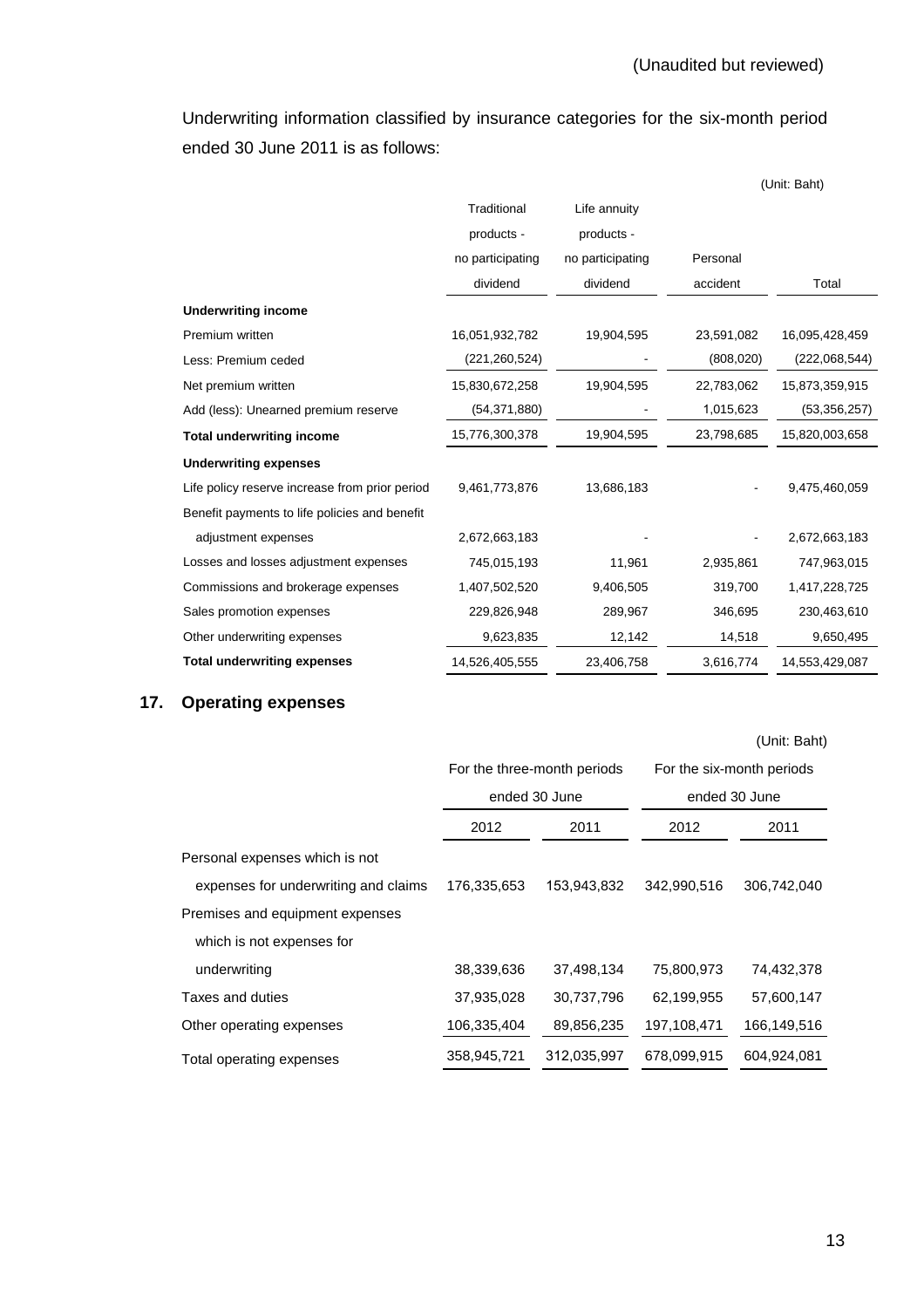## **18. Related party transactions**

 In considering each possible related party relationship, attention is directed to the substance of the relationship, and not merely the legal form.

 The relationship between the Company and its related parties are summarised below.

| Name of related parties                          | Type of business     | Relationship with the Company                          |  |  |
|--------------------------------------------------|----------------------|--------------------------------------------------------|--|--|
| Bangkok Bank Pcl.                                | Banking              | Shareholding and related by way of                     |  |  |
|                                                  |                      | common directors                                       |  |  |
| Bangkok Insurance Pcl.                           | Insurance            | Shareholding and related by way of                     |  |  |
|                                                  |                      | common directors                                       |  |  |
| Thai Reinsurance Pcl.                            | Insurance            | Related by way of common directors                     |  |  |
| Thaire Life Assurance Co., Ltd.                  | Life assurance       | Subsidiary of Thai Reinsurance Pcl.                    |  |  |
| Sorachai Vivatn Co., Ltd.                        | Property development | Related by way of common directors                     |  |  |
| Bumrungrad Hospital Pcl.                         | Health care services | Related by way of common directors and                 |  |  |
|                                                  |                      | shareholders                                           |  |  |
| The Phyathai 1 Hospital Co., Ltd.                | Health care services | Related by way of common directors                     |  |  |
| The Phyathai 2 Hospital Co., Ltd.                | Health care services | Related by way of common directors                     |  |  |
| The Phyathai 3 Hospital Co., Ltd.                | Health care services | Related by way of common directors                     |  |  |
| Rajburi Sugar Co., Ltd.                          | Industry             | Related by way of common directors                     |  |  |
| Narai Ruamphiphat Co., Ltd.                      | Property development | Holding by an individual related to the                |  |  |
|                                                  |                      | major shareholder of the Company                       |  |  |
| Bangkok Business Building (1987)                 | Rental of assets     | Related by way of common directors and                 |  |  |
| Co., Ltd.                                        |                      | shareholders                                           |  |  |
| Tris Corporation Ltd.                            | <b>Services</b>      | Related by way of common directors and                 |  |  |
|                                                  |                      | shareholders                                           |  |  |
| Union Textile Industries Pcl.                    | Industry             | Related by way of common shareholders                  |  |  |
| Charoen Pokphand Foods Pcl.                      | Agriculture          | Related by way of common directors                     |  |  |
| <b>TICON Industrial Connection Pcl.</b>          | Property development | Holding by an individual related to the                |  |  |
|                                                  |                      | major shareholder of the Company                       |  |  |
| Indorama Polymers Pcl.                           | Petrochemical        | Related by way of common directors                     |  |  |
| Asia warehouse Co., Ltd.                         | Rental of assets     | Holding by the major shareholder of the                |  |  |
|                                                  |                      | Company                                                |  |  |
| Ex-chai Distribution System Co., Ltd. Commercial |                      | Related by way of common directors                     |  |  |
| BBL Asset Management Co., Ltd.                   | Asset management     | Related by way of common directors and<br>shareholders |  |  |
| <b>Bualuang Securities Pcl.</b>                  | Securities           | Subsidiary of the major shareholder                    |  |  |
|                                                  |                      | of the Company                                         |  |  |
| Asia Insurance Company Limited                   | Insurance            | Related by way of common directors                     |  |  |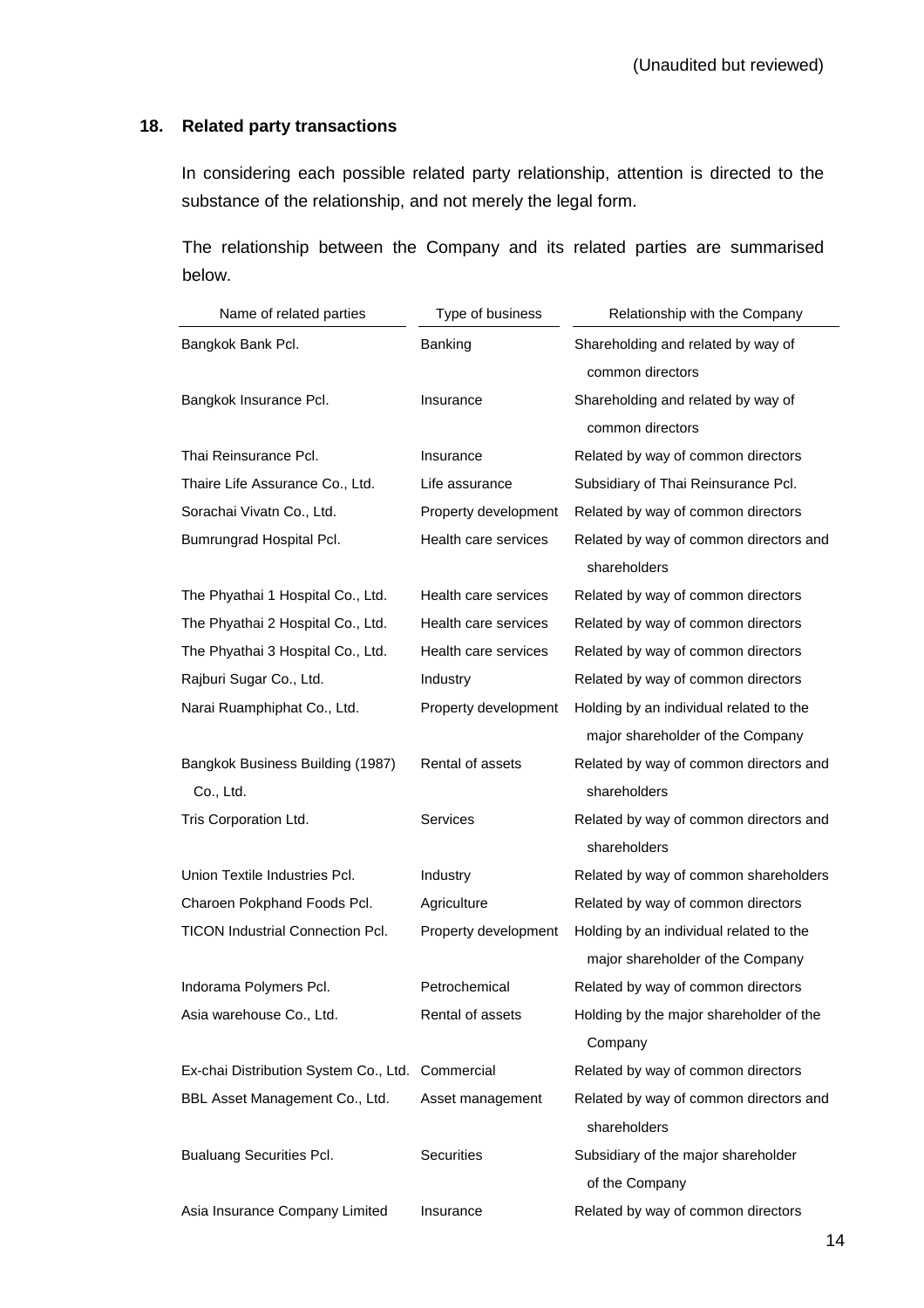(Unit: Baht)

During the three-month and six-month periods ended 30 June 2012 and 2011, the Company had significant business transactions with its related parties. Such transactions, which have been concluded on commercial terms and bases agreed upon in the ordinary course business between the Company and those parties are as follows:

|                                                                               | For the three-month periods<br>ended 30 June |                        | For the six-month periods<br>ended 30 June |                        | Pricing policy                                                                                                                                                                                                                                                                                                                                                                                                                    |
|-------------------------------------------------------------------------------|----------------------------------------------|------------------------|--------------------------------------------|------------------------|-----------------------------------------------------------------------------------------------------------------------------------------------------------------------------------------------------------------------------------------------------------------------------------------------------------------------------------------------------------------------------------------------------------------------------------|
|                                                                               | 2012                                         | 2011                   | 2012                                       | 2011                   |                                                                                                                                                                                                                                                                                                                                                                                                                                   |
| Premium written                                                               |                                              |                        |                                            |                        |                                                                                                                                                                                                                                                                                                                                                                                                                                   |
| Premium ceded                                                                 | 2,131,438<br>21,596,456                      | 1,626,124<br>2,245,038 | 3,757,921<br>79,335,416                    | 1,968,129<br>9,387,734 | Normal commercial terms for underwriting<br>Normal commercial terms for reinsurance<br>depending on type of insurance and<br>reinsurance contract                                                                                                                                                                                                                                                                                 |
| Commission<br>and brokerages                                                  | 381,285,965                                  | 350,595,369            | 740,507,817                                | 725,011,760            | At a mutually agreed<br>percentage<br>of<br>premium written                                                                                                                                                                                                                                                                                                                                                                       |
| Claim payment and<br>diagnose charge                                          | 17,649,627                                   | 20,565,611             | 31,739,911                                 | 38,202,433             | Normal commercial terms for underwriting                                                                                                                                                                                                                                                                                                                                                                                          |
| Claim recovery from<br>reinsurance                                            | 16,774,752                                   | 7,853,853              | 39,400,712                                 | 8,464,557              | At a mutually agreed<br>percentage of<br>reinsurance premium                                                                                                                                                                                                                                                                                                                                                                      |
| Interest income -<br>deposits at banks,<br>promissory notes<br>and debentures | 94,705,220                                   | 14,783,699             | 115,857,229                                | 28,038,450             | Same rates as those offered by financial<br>institutions to general customers                                                                                                                                                                                                                                                                                                                                                     |
| Interest income -<br>mortgage loans                                           | 1,386,187                                    | 1,412,258              | 2,612,946                                  | 2,867,563              | Same rates as the Company charged to<br>general borrowers who mortgage assets<br>as collateral                                                                                                                                                                                                                                                                                                                                    |
| Dividend income                                                               | 26,398,210                                   | 40,398,945             | 55,505,457                                 | 73,823,282             | The declared amount                                                                                                                                                                                                                                                                                                                                                                                                               |
| Bank charges                                                                  | 23,323,842                                   | 18,383,857             | 43,454,003                                 | 34, 197, 121           | Same rates as those charged by financial<br>institutions and related companies to<br>general customers                                                                                                                                                                                                                                                                                                                            |
| Insurance premium                                                             | 354,557                                      | 209,974                | 579,787                                    | 513,252                | Normal commercial terms for underwriting                                                                                                                                                                                                                                                                                                                                                                                          |
| Building space rental<br>and services                                         | 15,614,316                                   | 15,658,458             | 31,002,055                                 | 30,467,300             | building:<br>Rental fee of<br>Head<br>office<br>approximately Baht 90 per square meter<br>per month and service fee of Baht 29 per<br>square meter per month for long-term<br>agreement and approximately Baht 44,<br>Baht 138 per square meter per month<br>and service fees approximately Baht 91,<br>Baht 307 per square meter per month.<br>Branch office buildings: Rental fees of<br>approximately Baht 100, Baht 150, Baht |
|                                                                               |                                              |                        |                                            |                        | 188 and Baht 315 per square meter per<br>month and service fees of approximately<br>Baht 342 and Baht 200 per square meter<br>per month.                                                                                                                                                                                                                                                                                          |
| Brokerage income from                                                         | 72,150                                       |                        | 72,150                                     |                        | Normal commercial terms for securities                                                                                                                                                                                                                                                                                                                                                                                            |
| securities trading                                                            |                                              |                        |                                            |                        | brokerage                                                                                                                                                                                                                                                                                                                                                                                                                         |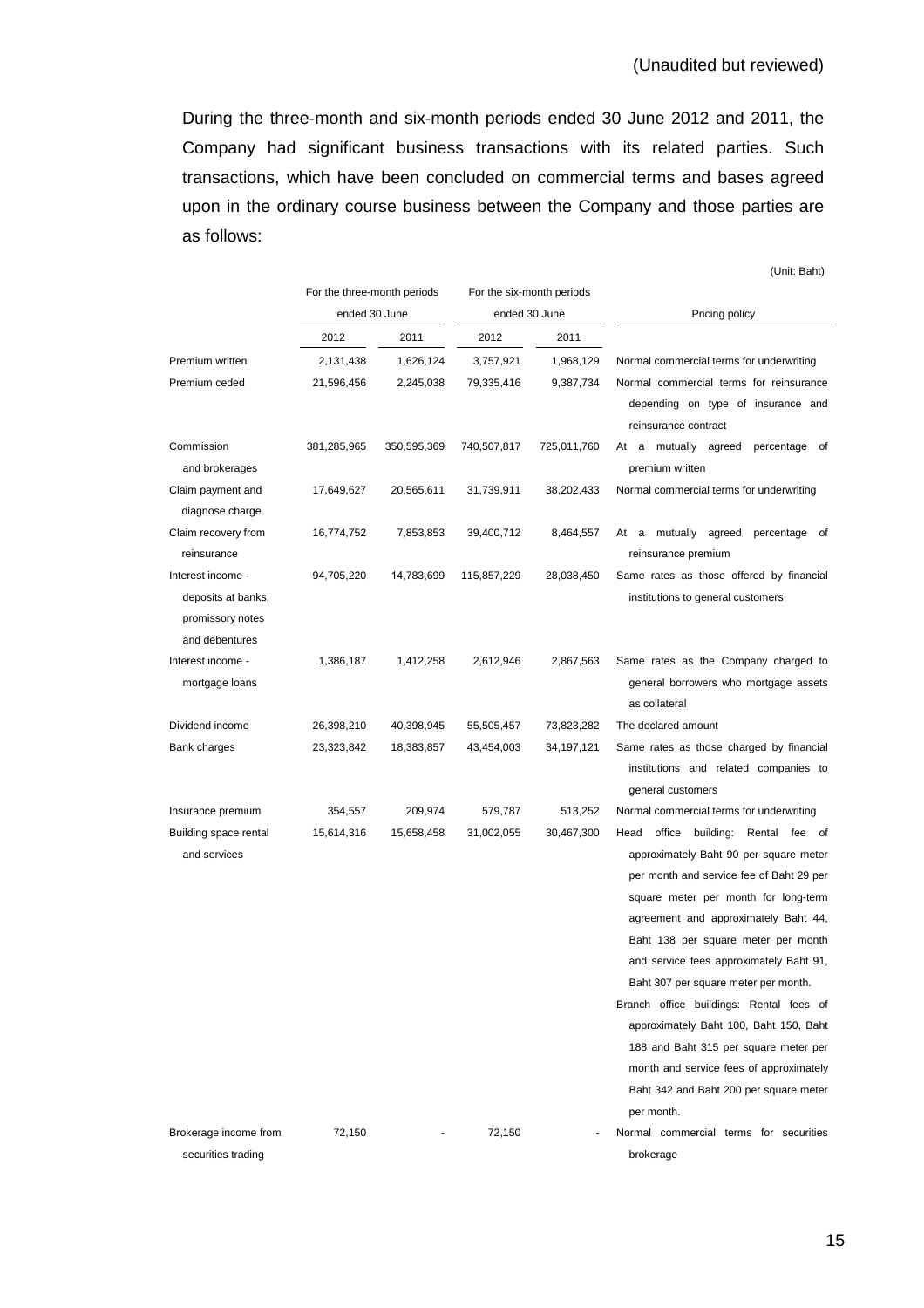For the six-month periods ended 30 June 2012 and 2011, the premium generated from the Bancassurance distribution channel represented approximately 68.07% and 66.52% of total net premium written, respectively.

As at 30 June 2012 and 31 December 2011, the balance of the accounts between the Company and those related companies are as follows:

|                                                     |             |           | (Unit: Thousand Baht) |
|-----------------------------------------------------|-------------|-----------|-----------------------|
|                                                     |             | 30 June   | 31 December           |
|                                                     | <b>Note</b> | 2012      | 2011                  |
|                                                     |             |           |                       |
| <b>Transactions with related companies</b>          |             |           |                       |
| Investments in marketable equity securities - cost  |             | 1,312,927 | 1,266,585             |
| Add: Unrealised gain                                |             | 1,125,850 | 576,627               |
| Investments in marketable equity securities -       |             |           |                       |
| fair value                                          | 6           | 2,438,777 | 1,843,212             |
| Investments in unit trusts - cost                   |             | 676,119   | 1,247,518             |
| Add: Unrealised gain                                |             | 11,296    | 102,972               |
| Investments in unit trusts - fair value             | 6           | 687,415   | 1,350,490             |
| Investments in non-marketable equity securities     | 6           | 11,167    | 11,167                |
| Investments in debentures                           | 6           | 3,555,000 | 3,555,000             |
| Investments in foreign debentures                   | 6           | 1,045,944 | 1,046,041             |
| Deposit at financial institution                    | 3           | 718,339   | 689,495               |
| Mortgage loans                                      | 7           | 199,783   | 83,620                |
| Prepaid rental expense (Including in other assets)  | 9           | 99,323    | 105,236               |
| Reinsurance assets                                  | 5           | 50,797    | 16,903                |
| Amounts due to reinsurers                           | 10          | 83,637    | 10,887                |
| Outstanding claims                                  | 13          | 10,307    | 16,113                |
| Accrued commission (Including in other liabilities) | 15          | 300,832   | 160,787               |
| Accrued rental and service expense                  |             |           |                       |
| (Including in other liabilities)                    | 15          | 530       | 412                   |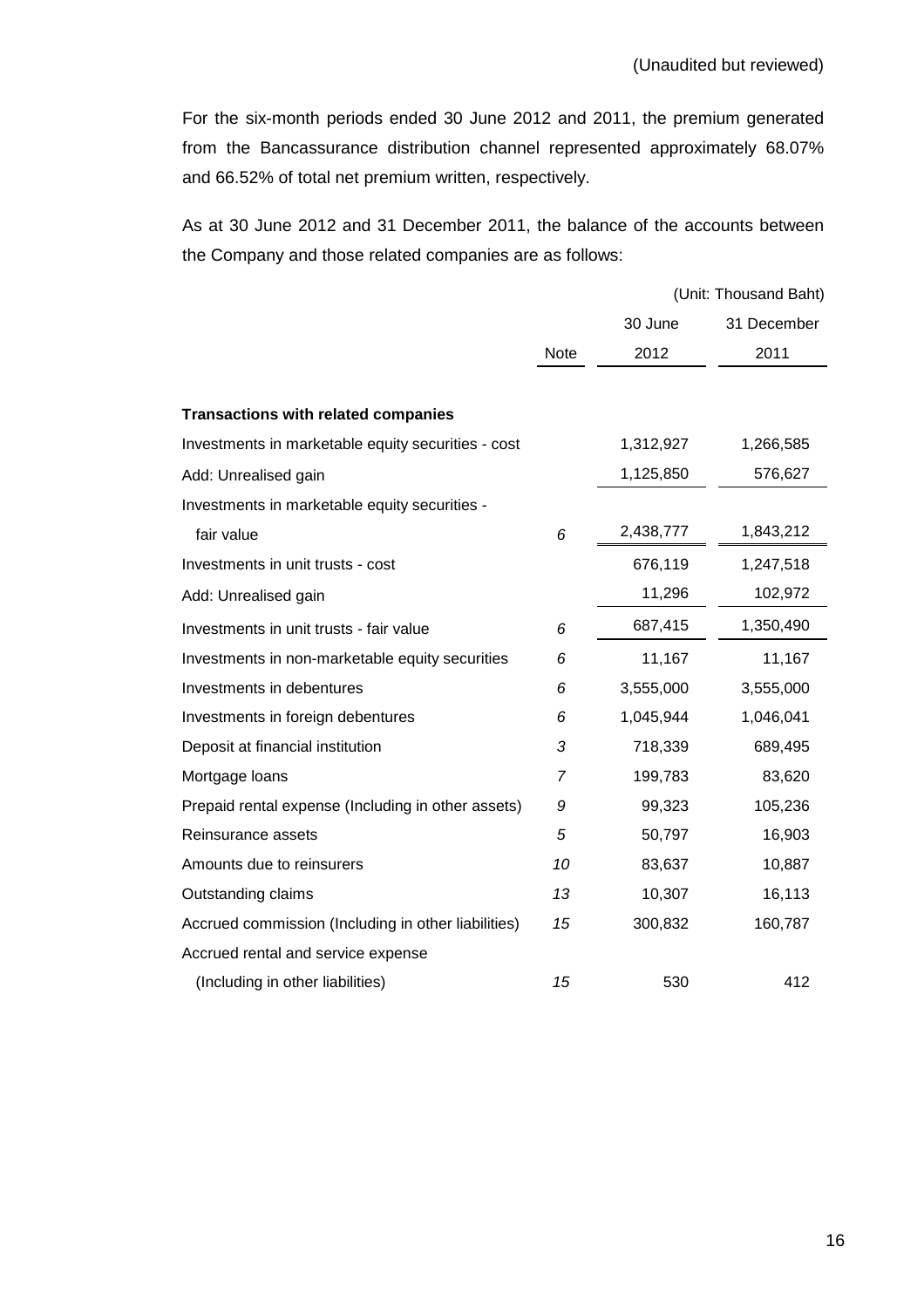## **Directors and key management personnel's remuneration**

 During the six-month periods ended 30 June 2012 and 2011, the Company had salaries, bonuses, meeting allowances, post-employment benefit and share-based payment of its directors and key management personnel as expenses totaling Baht 26.30 million and Baht 20.56 million, respectively.

 The details of the warrants that the Company has allocated to its employees are presented in Note 21.

#### **19. Assets pledged with the Registrar**

 As at 30 June 2012 and 31 December 2011, the following assets have been pledged with the Registrar in accordance with the Life Assurance Act.

|                        |                |            |                  | (Unit: Baht) |
|------------------------|----------------|------------|------------------|--------------|
|                        | 30 June 2012   |            | 31 December 2011 |              |
|                        | Cost/          |            | Cost/            |              |
|                        | Amortised cost | Fair value | Amortised cost   | Fair value   |
| State enterprise bonds | 20,000,000     | 21,090,721 | 20,000,000       | 21,361,905   |

#### **20. Assets reserve with the Registrar**

 As at 30 June 2012 and 31 December 2011, the following assets have been pledged as life assurance policy reserve with the Registrar in accordance with the Life Assurance Act.

|                        |                |                |                | (Unit: Baht)     |
|------------------------|----------------|----------------|----------------|------------------|
|                        | 30 June 2012   |                |                | 31 December 2011 |
|                        | Cost/          |                | Cost/          |                  |
|                        | Amortised cost | Fair value     | Amortised cost | Fair value       |
| Government bonds       | 12,491,386,674 | 13,376,203,138 | 8,877,714,310  | 9,667,637,947    |
| State enterprise bonds | 8,338,415,247  | 9,012,626,069  | 8,340,931,088  | 9,194,442,506    |
| Total                  | 20,829,801,921 | 22,388,829,207 | 17,218,645,398 | 18,862,080,453   |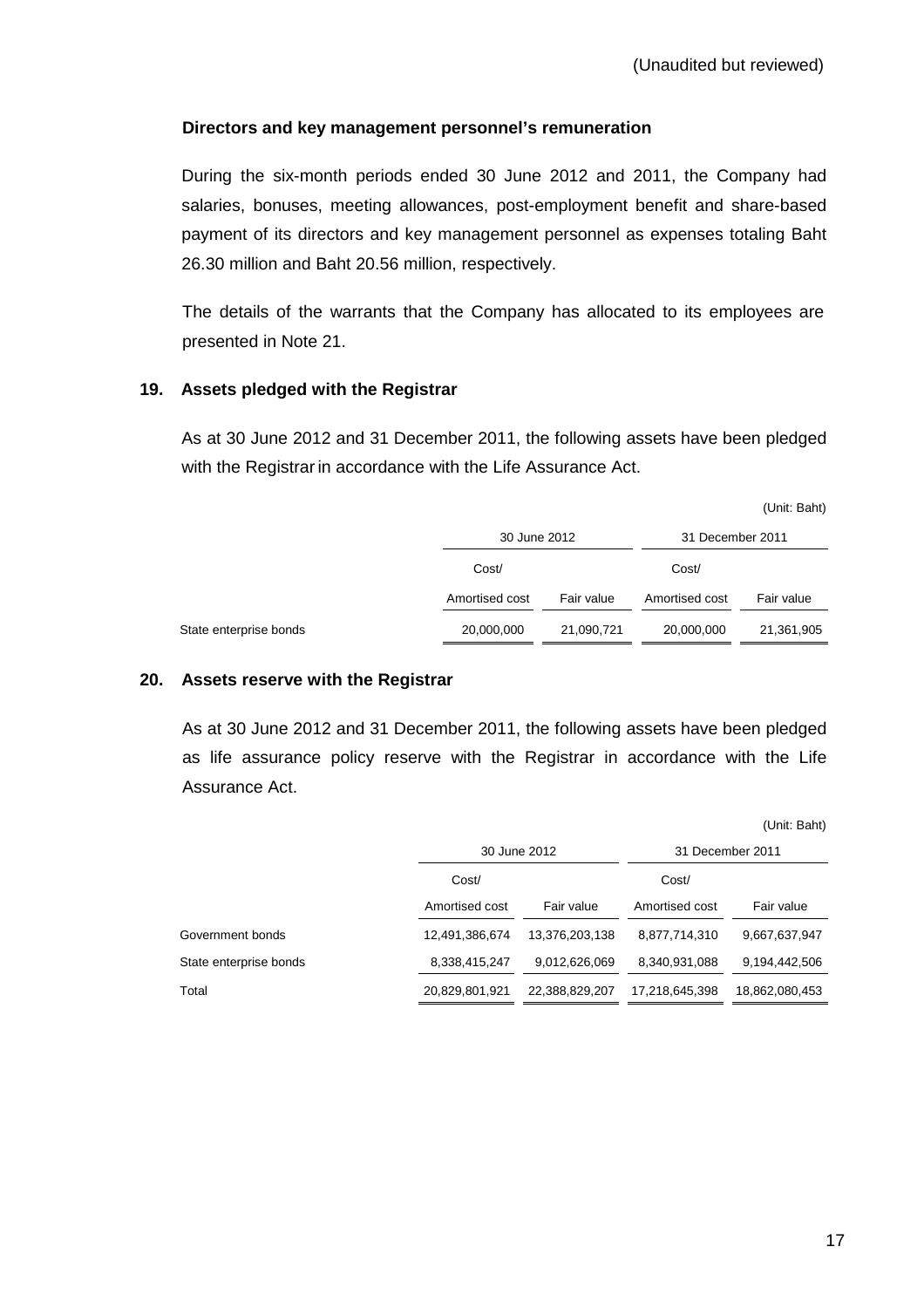## **21. Warrants**

On 23 November 2007, Extraordinary General Meeting No. 2 of the Company's shareholders passed a resolution approving the issuance of 20 million registered and non-transferrable warrants to subscribe to the Company's ordinary shares, to be allotted to employees as follow:

| Approved by                                      | <b>Warrants No.1</b> |
|--------------------------------------------------|----------------------|
| The Executive Board of Directors of the Company, | 11.50 million units  |
| on 29 May 2008                                   |                      |
| The Board of Directors of the Company,           | 1.35 million units   |
| on 11 August 2009                                |                      |
| Unallocated warrants                             | 7.15 million units   |

 These warrants expire 5 years from the issue date or on the termination date of employment, if earlier. The exercise ratio is 1 warrant to 1 new ordinary share and their exercise price is equal to the public offering price of Baht 13.50 per share. The first rights can be exercised 3 years from the grant date.

 Subsequently, on 26 April 2011, the Annual General Meeting of shareholders of the Company passed a resolution approving the cancelation of the 7.15 million unallocated warrants and the issuance of 7.15 million registered and nontransferrable units of Warrant No.2 to employees and/or management.

| Approved by                            | Warrants No. 2     |
|----------------------------------------|--------------------|
| The Board of Directors of the Company, | 7.15 million units |
| on 22 February 2012                    |                    |

The stipulated grant date for Warrant No.2 is 1 April 2012. The warrants mature 5 years from the issue date or upon termination of employment, they have an exercise ratio of 1 warrant to 1 new ordinary share, and their exercise price is equal to Baht 35 per share. The first rights can be exercised 3 years from the grant date.

The expenses recognised for employee services received for the three-month and six-month periods ended 30 June 2012 of the Company was totalled Baht 9.44 million.

As at 30 June 2012, the Company has capital reserve for share-based payment was Baht 9.44 million.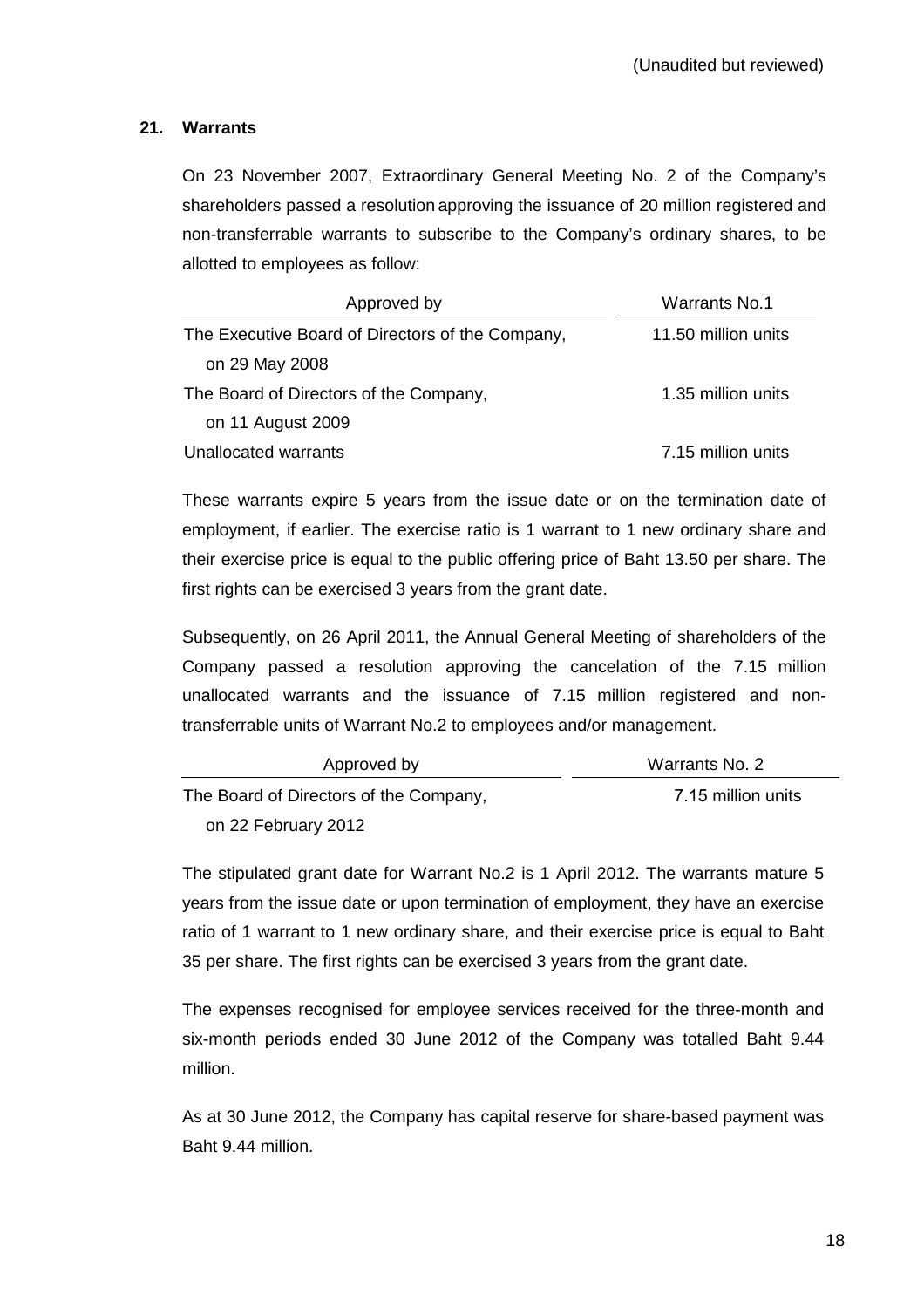The average fair value of options granted date was Baht 20.45 per share. The following tables list the inputs to the models:

| Dividend yield                   | $-1.5\%$                             |
|----------------------------------|--------------------------------------|
| <b>Expected stock volatility</b> | $-39.9\%$                            |
| Risk-free interest rate          | $-3.51\% - 3.64\%$                   |
| Expected life of share options   | - Less than 5 years from the date of |
|                                  | issuance or upon termination of an   |
|                                  | employee                             |
| Model used                       | - Black Schole - continuous model    |

 The expected volatility of the share options is based on historical data of the Company's stock price.

#### **22. Basic earnings per share**

 Basic earnings per share is calculated by dividing profit for the period (excluding other comprehensive income) by the weighted average number of ordinary shares in issue during the period.

 Diluted earnings per share is calculated by dividing profit for the period (excluding other comprehensive income) by the weighted average number of ordinary shares in issue during the period plus the weighted average number of ordinary shares which would need to be issued to convert all dilutive potential ordinary shares into ordinary shares. The calculation assumes that the conversion took place either at the beginning of the period or on the date the potential ordinary shares were issued.

 The exercise price and the fair value of employee services to be supplied to the Company in the future per each of the BLA-W2 warrants allocated to the Company's employees and management were higher than the average market price for the period. Therefore, the calculation of diluted earnings per share for the current period did not include the effect of the 7.5 million potential ordinary shares from the exercise of BLA-W2 warrants because the effect to earnings per share for the reporting period was anitdilutive.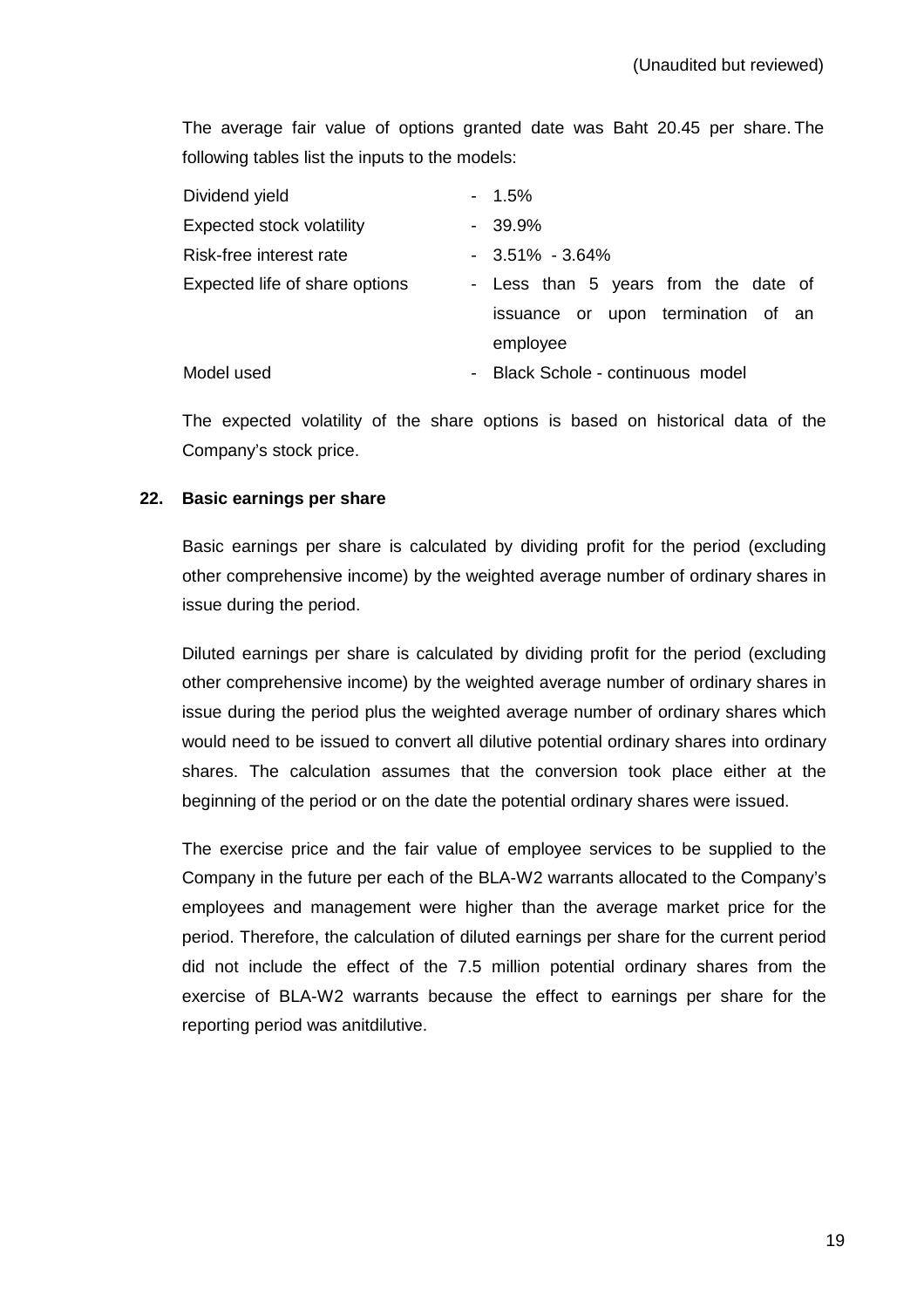Profit Weighted average number of Earnings per (Thousand Baht) shares (Thousand shares) share (Baht) 2012 2011 2012 2011 2012 2011 **Basic earnings per share**  Profit for the period **807,842** 1,291,910 1,200,000 1,200,000 0.673 1.077 **Effect of dilutive potential ordinary share**  Dilutive effect of warrants to subscribe to ordinary shares allotted to directors and employees (BLA-W1) - - 9,131 8,701 **Diluted earnings per share**  Profit of ordinary shareholder assuming the conversion of warrants to ordinary shares 807,842 1,291,910 1,209,131 1,208,701 0.668 1.069

The following table sets forth the computation of basic and diluted earnings per share for the three-month periods ended 30 June 2012 and 2011 as follows:

The following table sets forth the computation of basic and diluted earnings per share for the six-month periods ended 30 June 2012 and 2011 as follows:

|                                     | Profit          |           | Weighted average number of |           | Earnings per |       |
|-------------------------------------|-----------------|-----------|----------------------------|-----------|--------------|-------|
|                                     | (Thousand Baht) |           | shares (Thousand shares)   |           | share (Baht) |       |
|                                     | 2012            | 2011      | 2012                       | 2011      | 2012         | 2011  |
| Basic earnings per share            |                 |           |                            |           |              |       |
| Profit for the period               | 1,721,488       | 2,279,143 | 1,200,000                  | 1,200,000 | 1.435        | 1.899 |
| <b>Effect of dilutive potential</b> |                 |           |                            |           |              |       |
| ordinary share                      |                 |           |                            |           |              |       |
| Dilutive effect of warrants to      |                 |           |                            |           |              |       |
| subscribe to ordinary shares        |                 |           |                            |           |              |       |
| allotted to directors and           |                 |           |                            |           |              |       |
| employees (BLA-W1)                  |                 |           | 9,135                      | 8,125     |              |       |
| Diluted earnings per share          |                 |           |                            |           |              |       |
| Profit of ordinary                  |                 |           |                            |           |              |       |
| shareholder assuming the            |                 |           |                            |           |              |       |
| conversion of warrants to           |                 |           |                            |           |              |       |
| ordinary shares                     | 1,721,488       | 2,279,143 | 1,209,135                  | 1,208,125 | 1.424        | 1.887 |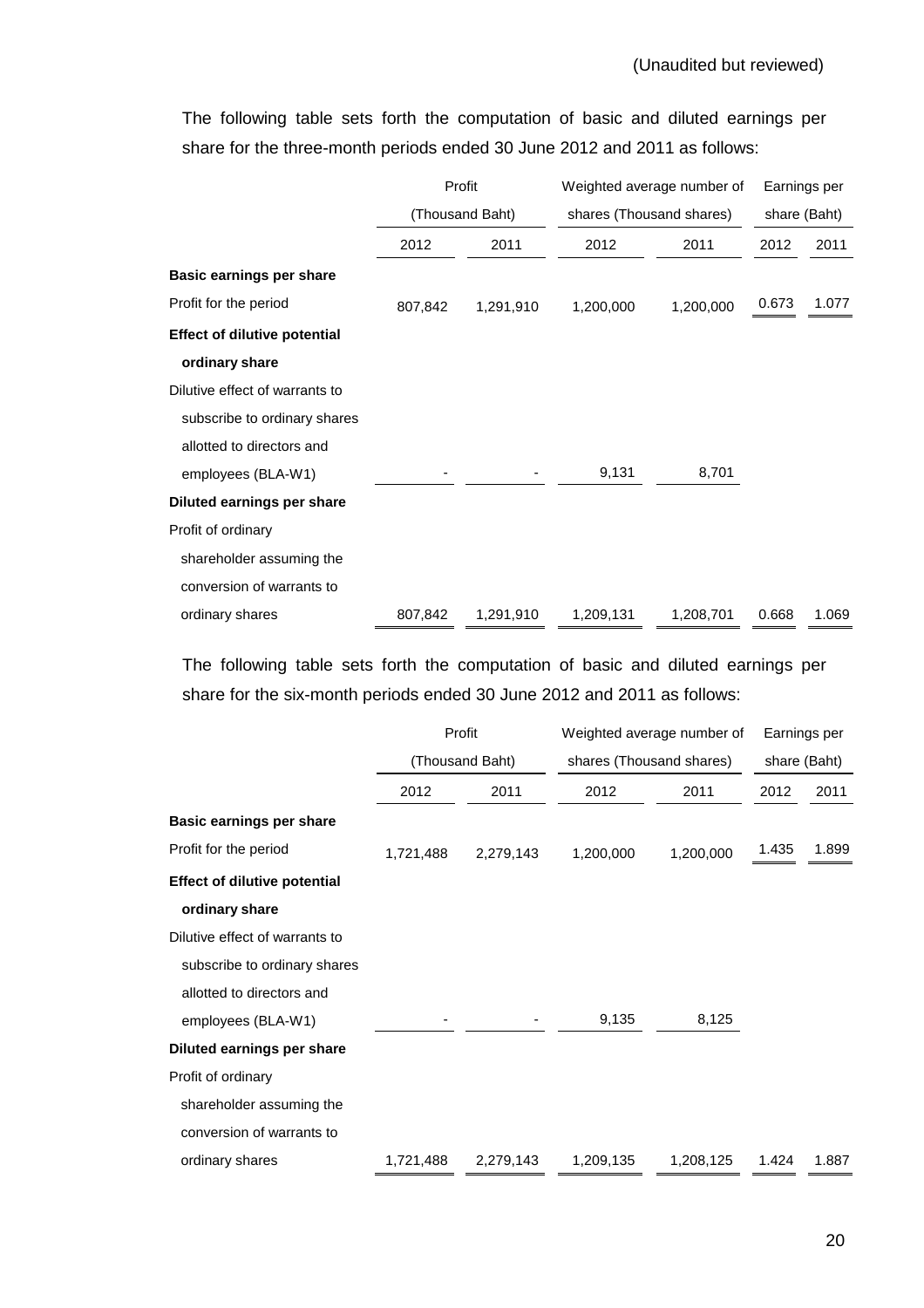## **23. Dividend paid**

|                                    | Approved by                    | <b>Total dividend</b> | Dividend per share |
|------------------------------------|--------------------------------|-----------------------|--------------------|
|                                    |                                | (Million Baht)        | (Baht)             |
| Final dividend for 2011            | Annual General Meeting of      |                       |                    |
|                                    | the Shareholders on 27 April   |                       |                    |
|                                    | 2012 and the OIC 23 April 2012 | 408.0                 | 0.34               |
| Total dividend for the period 2012 |                                | 408.0                 | 0.34               |
|                                    |                                |                       |                    |
| Final dividend for 2010            | Annual General Meeting of      |                       |                    |
|                                    | the Shareholders on 26 April   |                       |                    |
|                                    | 2011 and the OIC 20 April 2011 | 480.0                 | 0.40               |
| Total dividend for the period 2011 |                                | 480.0                 | 0.40               |

Dividend declared during the periods 2012 and 2011 consist of the following:

#### **24. Financial information by segment**

 The Company's operations involve a single industry segment in life insurance and are carried on in the single geographic area in Thailand. As a result, all of the revenues, operating profits and assets as reflected in these financial statements pertain to the aforementioned industry segment and geographic area.

#### **25. Commitments**

25.1 The Company has entered into several lease agreements in respect of the lease of office building space, motor vehicles and equipment. The terms of the agreements are generally between 3 and 24 years for lease of building space and are generally between 1 and 5 years for lease of motor vehicles and equipments. Operating lease agreements can not be cancelled.

 As at 30 June 2012, future minimum lease payments required under these noncancellable operating lease contracts were as follows:

(Unit: Million Baht)

|        |               | Over    |            |
|--------|---------------|---------|------------|
| 1 year | $1 - 5$ years | 5 years | Total      |
| 29.48  | 31.17         | 3.29    | 63.94      |
| 41.76  | 53.66         | 15.47   | 110.89     |
| 71.24  | 84.83         | 18.76   | 174.83     |
|        |               |         | Pay within |